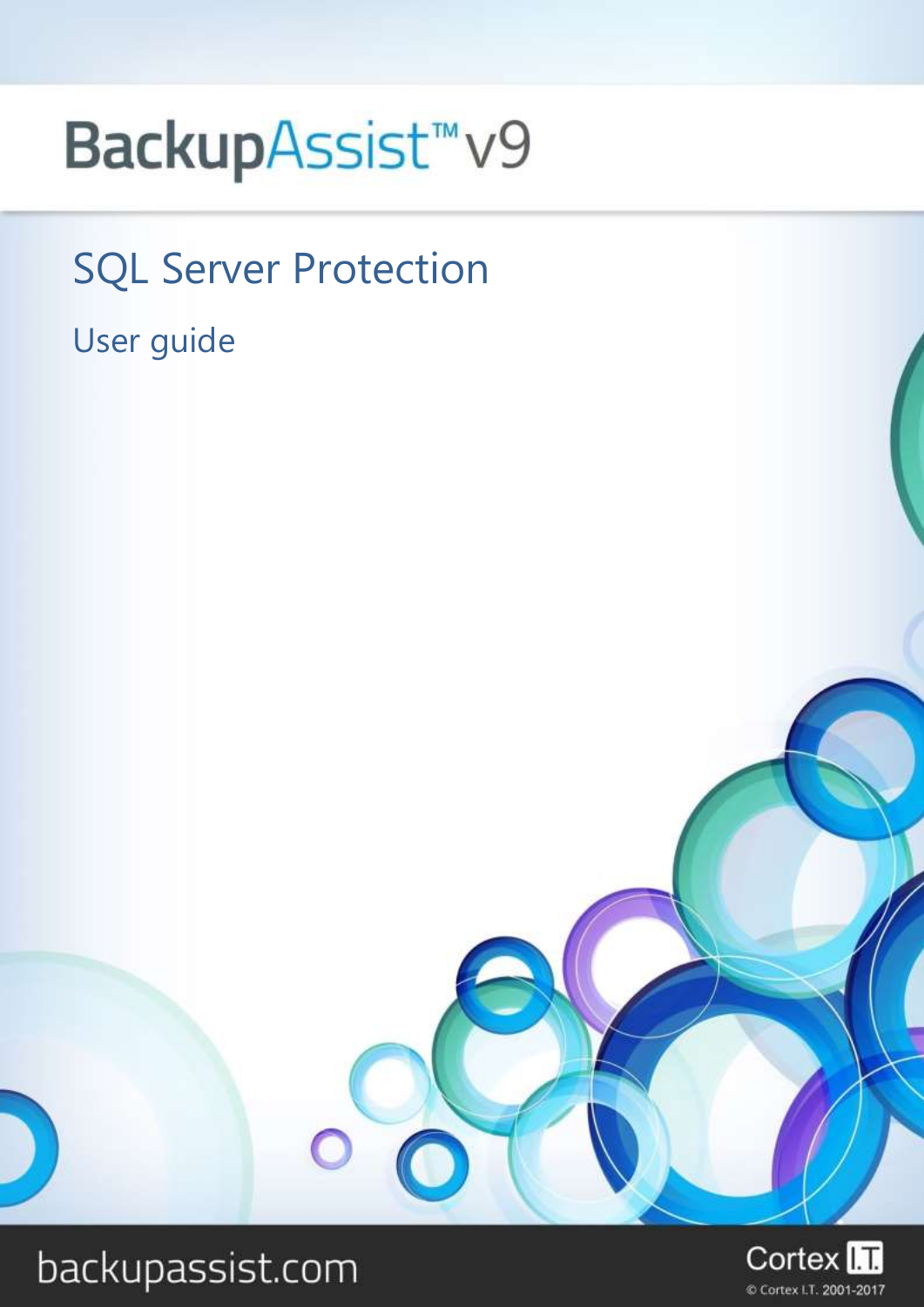## **Contents**

| $\mathbf{1}$ . |  |
|----------------|--|
|                |  |
|                |  |
| 2.             |  |
|                |  |
|                |  |
|                |  |
|                |  |
|                |  |
| 3 <sub>1</sub> |  |
|                |  |
|                |  |
| 4.             |  |
| 5.             |  |
| 6.             |  |
| 7.             |  |
| 8.             |  |
|                |  |
|                |  |
|                |  |
|                |  |
| 9.             |  |
|                |  |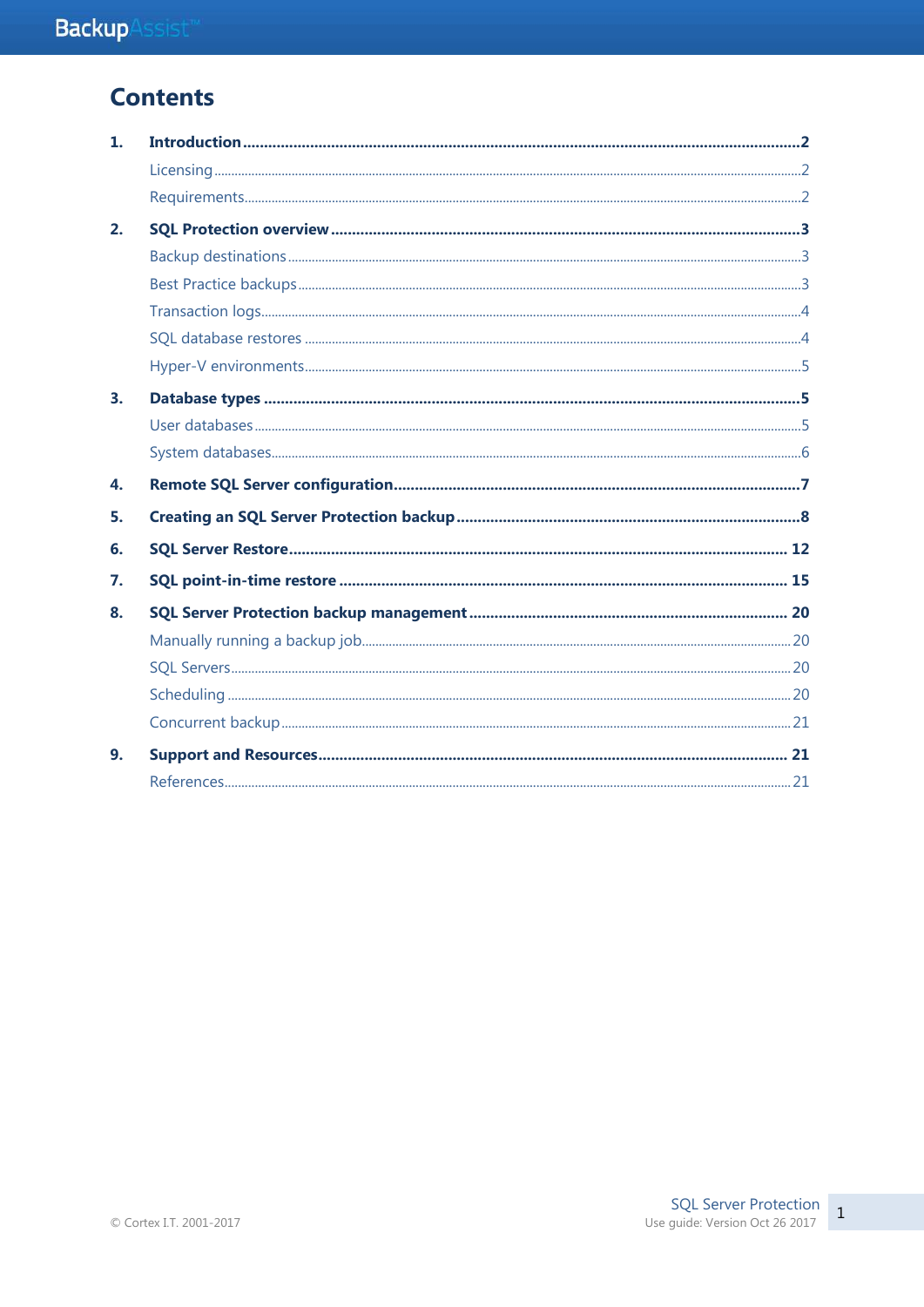## 1. Introduction



BackupAssist's SQL Continuous Add-on provides SQL Server protection for both local and remote SQL servers. Back up complete servers, selected databases and perform point-intime restores.

The **SQL Continuous Add-on** enables comprehensive protection by unlocking two powerful features, the **SQL Server Protection** backup and the **SQL Restore** tool.

These features support the following backup types and restore options:

- **A daily backup** of an SQL Server or selected databases. You can use this backup to restore selected databases or the full SQL Server.
- **A transaction backup** of selected databases that runs throughout the day (at 5 minute or greater intervals). These backups can be used to perform point-in-time restores of an SQL database.
- **Remote backups and restores** so you can protect any number of remote SQL servers (on the same domain) in addition to the local SQL Server, using one Add-on license.

This table compares the SQL Server support provided by the SQL Continuous Add-on and BackupAssist's standard backup types: System Protection, File Protection and File Archiving.

| <b>SQL protection</b>                 | <b>SQL Continuous</b> | <b>Standard backup types</b> |
|---------------------------------------|-----------------------|------------------------------|
| Full Server backup                    |                       |                              |
| Selected database backup              |                       | ×                            |
| Continuous transaction level backups  |                       | x                            |
| <b>Full Server restores</b>           |                       |                              |
| Selected database restores            |                       | x                            |
| Point-in-time restores                |                       | ×                            |
| Remote SQL Server backup and restores |                       | ×                            |

## **Licensing**

SQL Server Protection requires the *SQL Continuous Add-on* license, once the initial trial period has expired. Contact your BackupAssist reseller or distributor for pricing information or visit [www.BackupAssist.com.](http://www.backupassist.com/)

For instructions on how to activate / deactivate license keys, visit our [Licensing BackupAssist page.](http://www.backupassist.com/education/v9/backupassist/backupassist-licensing-guide.html)

### **Requirements**

SQL Server Protection can be used for Microsoft SQL Server 2005, 2008, 2012 and 2014. (Including variants: SQL Express and MSDE).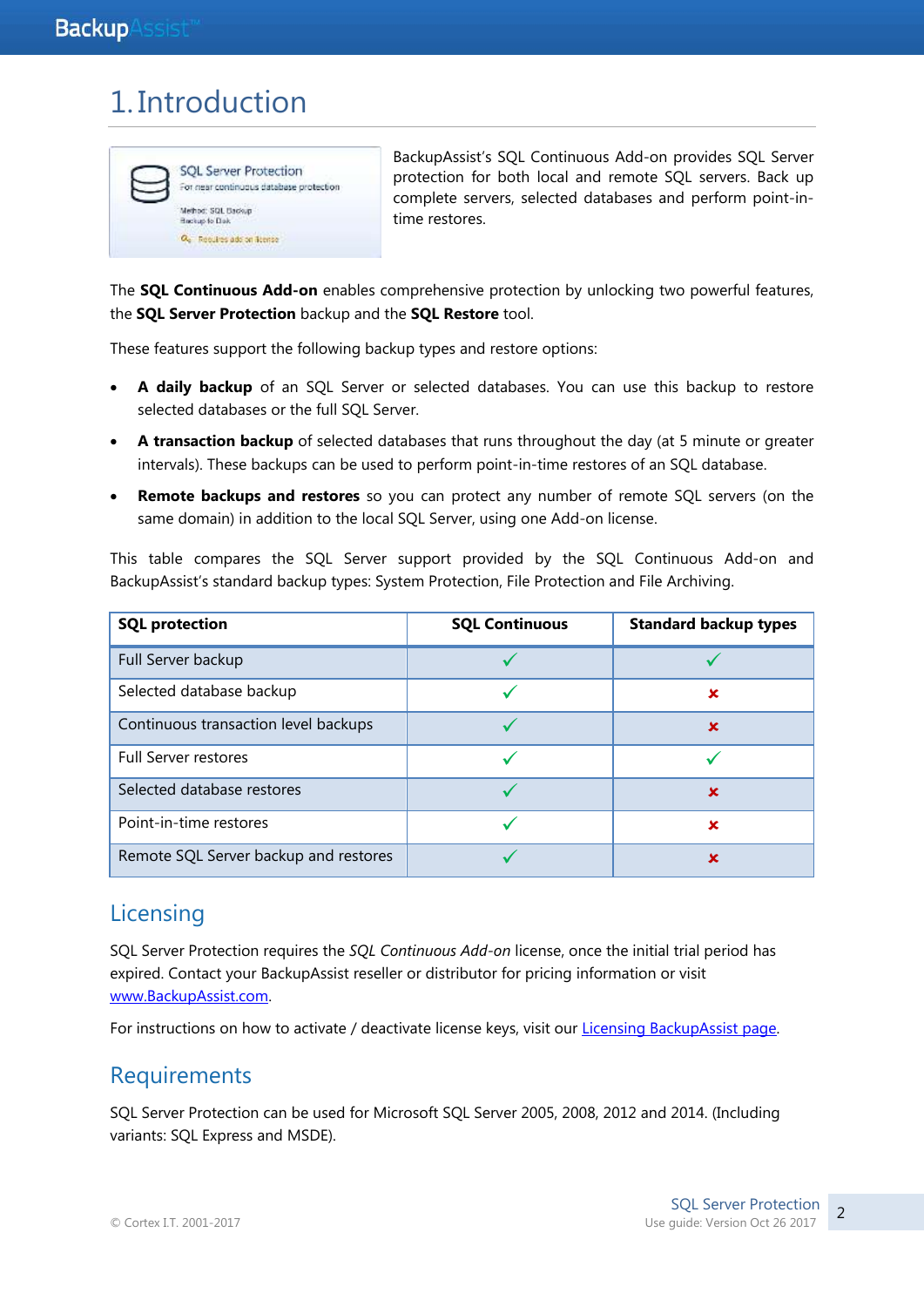## 2. SQL Protection overview

BackupAssist's SQL Continuous Add-on enables the SQL Protection backup. This backup technology can be used to create two types of backup jobs. A Basic (daily) backup job of the SQL Server or a Transaction backup job that will run throughout the day. These backup types are selected as scheduling options, and therefore referred to as the *Basic schedule* and *Transaction schedule*.

| <b>SQL Backup type</b>                      | <b>Backup process</b>                                                                                                                                      | <b>Restore options</b>                                                                                                                                       |
|---------------------------------------------|------------------------------------------------------------------------------------------------------------------------------------------------------------|--------------------------------------------------------------------------------------------------------------------------------------------------------------|
| <b>Basic schedule</b><br>Daily              | A daily backup of selected SQL<br>databases or the complete SQL<br>Server (by selecting all of the<br>databases) that is the run at the<br>time specified. | Any SQL databases in a backup<br>can be restored from the time the<br>backup was run. If all databases<br>were backed up, the SQL Server<br>can be restored. |
| <b>Transactional schedule</b><br>Continuous | The backup job creates transaction<br>level backups throughout the day.<br>These continuous backups can<br>occur at intervals of 5 minutes or<br>greater.  | Select a point in time, and the<br>restore tool will display<br>the<br>backups closest to that point that<br>you can restore the selected<br>databases from. |

### Backup destinations

SQL Protection backups are stored in a folder on the local SQL Server. You will not be asked to define a destination media, but you will be asked to provide a directory path.

#### **The default path is C:\ProgramData\BackupAssist <version>\temp\sql\**

This location is used for both *Basic* and *Transaction* schedule backups of the local SQL Server, as well as any remote SQL servers that were selected. The files are saved locally because the scheduling is tied to the *Basic* and *Transactional* backup types, rather than different destinations and media rotations. However, you can create a File Archiving or File Protection backup job to move the SQL backup to another destination. This also allows you to use additional backup schemes to create archive backups that can be moved to secure location, using whatever destination is supported by the backup type.

## Best Practice backups

These suggestions will help you select the best set of BackupAssist technologies to protect your SQL Server. Your decisions should reflect your backup, restore and recovery requirements.

The SQL Continuous Add-on creates two types of backups: a database backup at the end of each day (*Basic* schedule) and a transactional backup throughout the day. At a minimum, you should have a daily database backup. Transactional backups should be used if you have databases that are often changing and critical to your business.

If your Windows Server's operating system will not start, or the physical server is lost or damaged, you can rebuilt the server and its operating system, and then restore the SQL Server, but best practice is to have an image backup so you can perform a bare-metal [recovery.](http://www.backupassist.com/education/v9/backupassist/system-recovery-guide.html) For this reason, you should include a System Protection backup of the Window Server that SQL Server runs on, as part of your backup plan.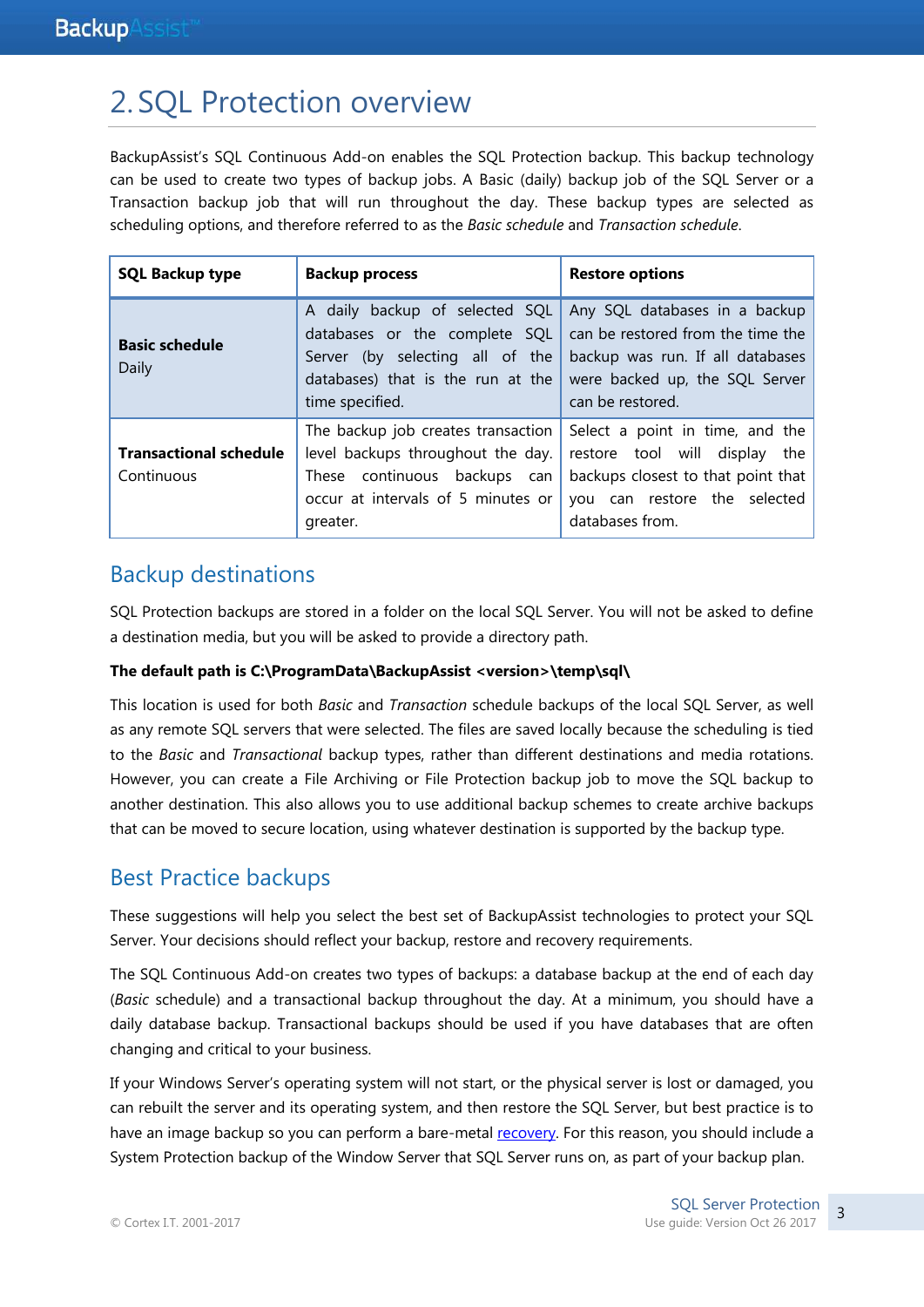The SQL Continuous Add-on saves the backup on the local SQL Server. It is best practice to have archive backups in a secure location that are retained for extended periods. For example, weekly and monthly backups using remote or removable media. This can be done using File Protection for File Archiving.

## Transaction logs

SQL uses transaction logs to record all database changes. These logs grow and when they are backed up, all committed transactions are removed. A Transactional backup job will create a full backup then update that backup at user-defined intervals. New information is added to the logs as the databases change. When the first interval backup runs, the log is backed up and cleared again.

A complete set of transaction logs are maintained, reaching back to your most recent full backup. The full backup and the subsequent transaction backups can be used to restore a database to a point in time by restoring the database and applying all the changes that took place, up to the point required.

The transaction log supports the following operations:

- Recovery of individual transactions
- Recovery of all incomplete transactions when an SQL Server is started
- Rolling a restored database, file, file group or page forward to the point of failure.

Transaction log backups of SQL Server databases are only possible if the databases are configured using the full or bulk Logged recovery models option. For additional in-depth information on SQL database recovery models, please refer t[o http://msdn.microsoft.com/en-us/library/ms175477.aspx.](http://msdn.microsoft.com/en-us/library/ms175477.aspx) 

### SQL database restores

Most SQL restores will be for SQL databases used by your business, but an SQL restore can also be used to restore an SQL Server. It is important to understand the difference.

#### **An SQL database restore**

This is when you use the SQL Restore tool to restore databases that are used to manage your information. These database restores can be for local or remote SQL servers. To perform a database restore, you tick *Selected database* in the *Select restore type* step in the *SQL Restore tool*.

#### **An SQL Server restore**

This is when you restore the master database to a local SQL Server. The master database is composed of important system tables and catalogues that are required to rebuild your SQL Server. If you are restoring after a disaster or performing a new installation, you should restore the master database before restoring any other databases. To perform a database restore, you tick *Master database recovery*  in the *Select restore type* step in the *SQL Restore tool*.

A full SQL Server restore can only be performed on the local server, and the backup must contain the master and system databases. If you need to restore the master database to a remote SQL Server, you should install BackupAssist on the remote server. The installation does not need to be licensed if you run *SQLRestore.exe* from the BackupAssist installation directory.

For information on what databases are system databases, see the **System Databases** section.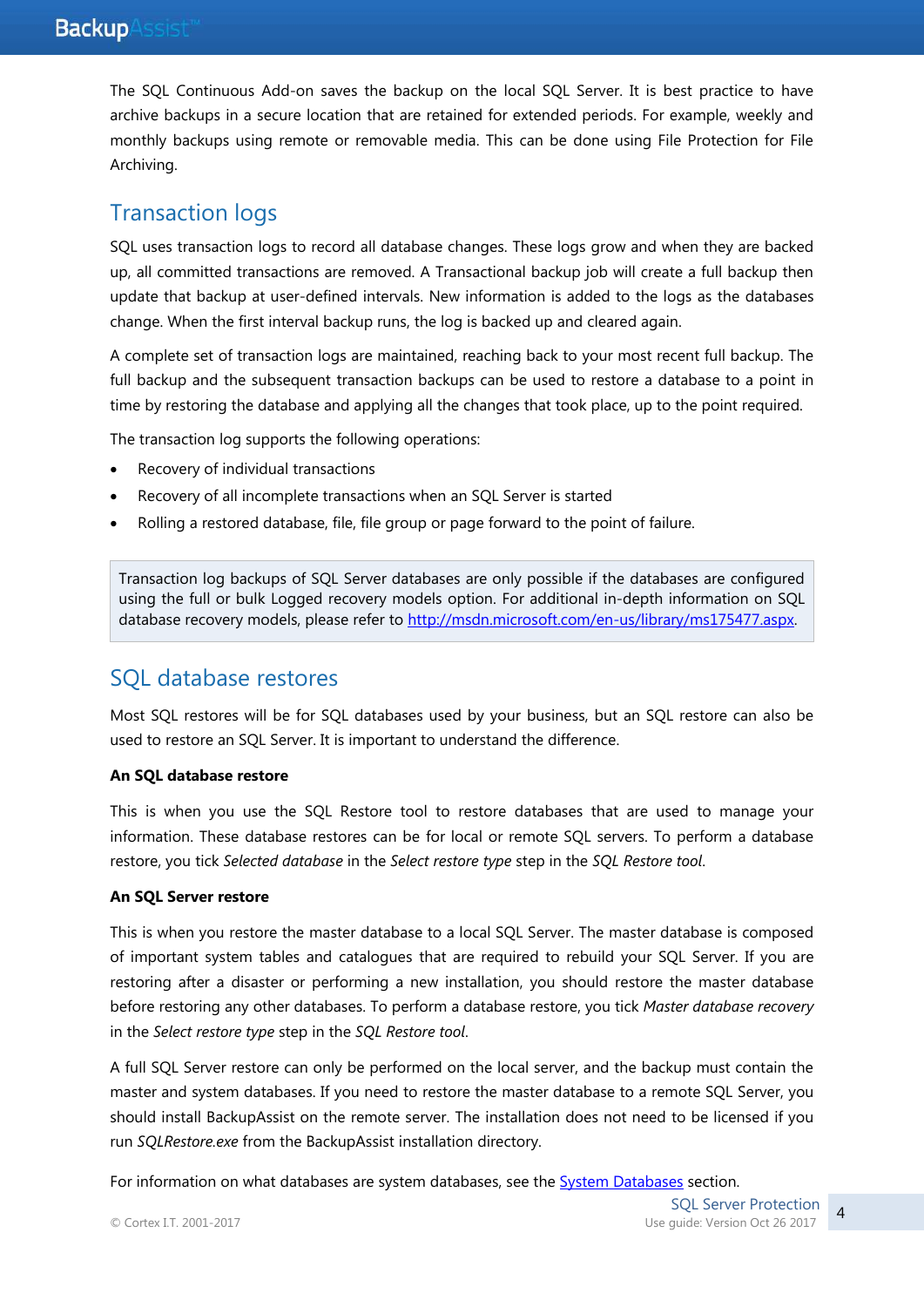### Hyper-V environments

BackupAssist with the SQL Continuous Add-on can be used to backup SQL Servers that are running on guests (VMs) in Hyper-V environments.

#### **Backing up SQL from the guest**

BackupAssist and the SQL Continuous Add-on should be installed on the guest VM that is running the SQL Server.

#### **Backing up SQL from the host**

It is best practice to not run applications on the Hyper-V host because any problems or performance overheads could affect all of the guests, and software updates could require a server reboot, causing an outage for all of your guests and the services they provide.

If your Hyper-V Server is running multiple SQL servers on separate guests (VMs) it is possible to install BackupAssist and the SQL Continuous Add-on on the Hyper-V host and back up each guest, but this is not recommended.

If you want to back up from a host that is a part of a workgroup, we suggest proceeding as follows:

- a) Create a domain user with the appropriate backup rights. You need to create a Windows domain user that has sufficient permissions to back up SQL databases from the SQL server.
- b) Configure a *Backup User Identity* on the Hyper-V Host. Once you have created a domain user with the appropriate permissions, create a user on the Hyper-V Host with the following properties:
	- The same username and password as the user created for the domain in Step 1.
	- Be a member of both the Administrators and the Backup Operators groups.

Warning, if you back SQL Server up from host that is part of a workgroup you may encounter errors such as [this error.](https://www.backupassist.com/support/en/knowledgebase/BA1503-A-connection-could-not-be-made-to-the-SQL-Server-instance.html?Highlight=BA1503) If you do have problems backing up from the host then you will be required to install an instance of BackupAssist on the guest where you can activate the SQL Add-on along with BackupAssist license.

If you want to back up from a host that is a part of same domain, then there would be no permission related issues.

## 3.Database types

When you create a backup job, you will be asked to select the SQL databases that you want to back up. This initial step is the same, where you are planning to create a Basic or Transactional backup job.

This section explains the types of databases in SQL, and any requirements or limitations that apply to the backup and restoration of each database type.

### User databases

User databases contain the information that you have used SQL to store and manage. This is the business data, that is backed up to protect your company's information. This information should be backed up on a regular basis so that it can be recovered in the event of data loss or corruption.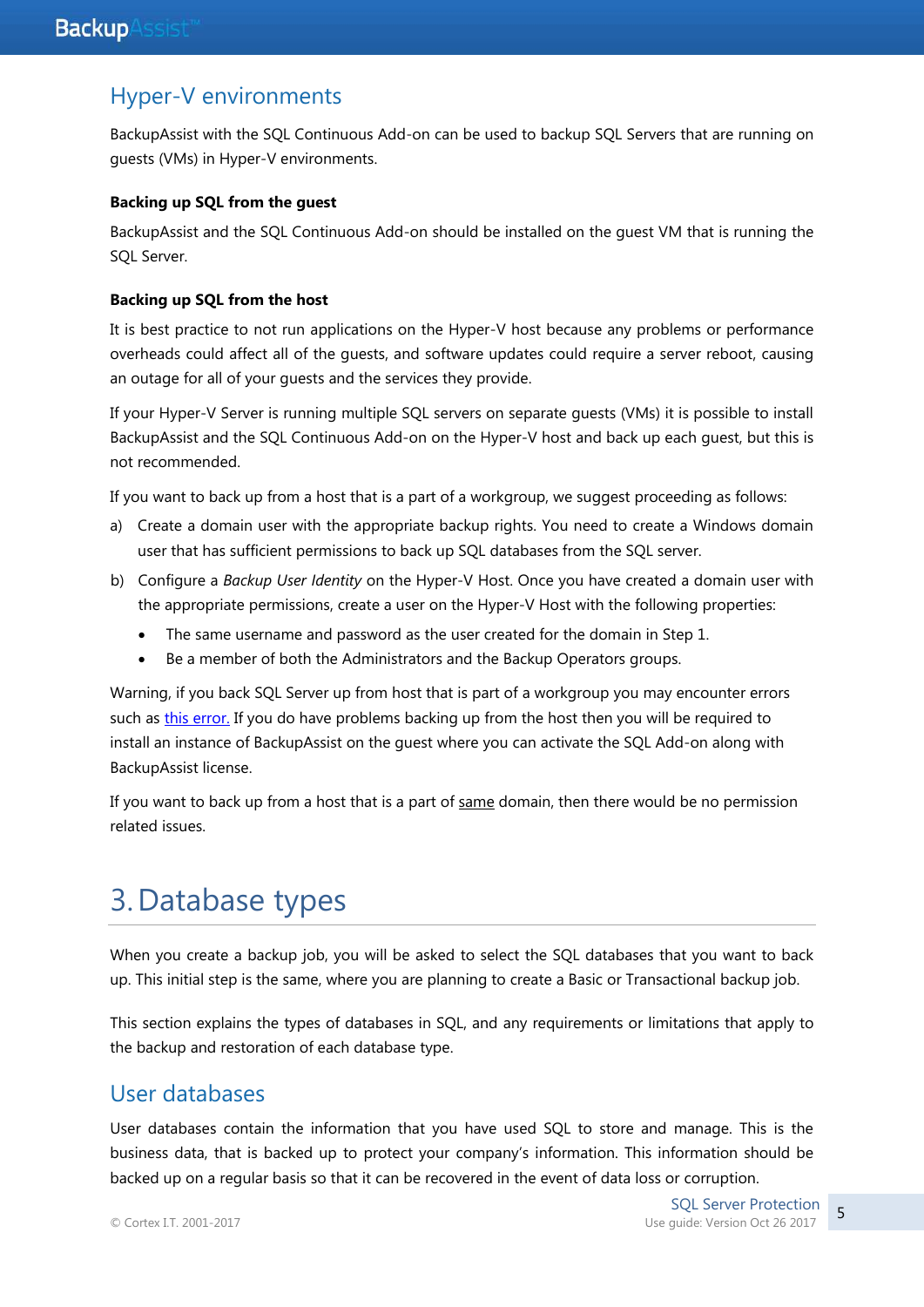## <span id="page-6-0"></span>System databases

SQL system databases are the databases used by the SQL Server itself. These need to be backed up in addition to the user databases, so that the entire SQL Server can be rebuilt in the event of system or database failure. The system databases vary depending on the version of SQL you are running, but generally include the following:

| <b>Master</b>   | Records all the system-level information for an SQL Server. The master database is<br>composed of system tables and catalogs, and is critical to your SQL Server. If you are<br>restoring your SQL Server after a disaster or new installation, it is advised that you<br>restore the master database before restoring any other database.<br>The BackupAssist SQL Restore tool can be used to restore all other databases<br>remotely but not the master database. If you need to restore the master database to<br>a remote SQL Server, you must install BackupAssist on the server running SQL.<br>You can only perform full backups of the master database. Transactional log,<br>differential or file group backups of the master database are not allowed. |
|-----------------|------------------------------------------------------------------------------------------------------------------------------------------------------------------------------------------------------------------------------------------------------------------------------------------------------------------------------------------------------------------------------------------------------------------------------------------------------------------------------------------------------------------------------------------------------------------------------------------------------------------------------------------------------------------------------------------------------------------------------------------------------------------|
| <b>Msdb</b>     | Used by the SQL Server agent for scheduling alerts and jobs. The msdb database is<br>used to store data, including scheduled job information, backup and restore history<br>information and DTS packages (data transmission services).                                                                                                                                                                                                                                                                                                                                                                                                                                                                                                                           |
|                 | Usually the msdb database is rather small, therefore full database backups provide a<br>fast alternative to transaction log backups of the database.                                                                                                                                                                                                                                                                                                                                                                                                                                                                                                                                                                                                             |
| <b>Model</b>    | The model database is a template used by Microsoft SQL Server when creating<br>other databases, such as tempdb or user databases. When a new database is<br>created, the entire contents of the model database is copied to the new database.<br>If the master or msdb databases are rebuilt, the model database is also rebuilt and                                                                                                                                                                                                                                                                                                                                                                                                                             |
|                 | any changes are lost.                                                                                                                                                                                                                                                                                                                                                                                                                                                                                                                                                                                                                                                                                                                                            |
| <b>Resource</b> | A read-only database containing system objects included with SQL Server 2005. The<br>database makes upgrading to a new version of SQL Server an easier and faster.<br>Because the resource database file contains all system objects, an upgrade can be<br>accomplished by copying the single resource database file to the local server.                                                                                                                                                                                                                                                                                                                                                                                                                        |
|                 | Similarly, rolling back system object changes in a service pack only requires<br>overwriting the current version of the resource database with the older version.                                                                                                                                                                                                                                                                                                                                                                                                                                                                                                                                                                                                |
| <b>Tempdb</b>   | A workspace for holding temporary objects or intermediate results sets. It is<br>important to have regular backups of these system databases, however, it is not<br>necessary to back up the tempdb system database because it is rebuilt each time<br>SQL Server is started.                                                                                                                                                                                                                                                                                                                                                                                                                                                                                    |
|                 | When SQL Server is shut down, any data in tempdb is deleted permanently. For this<br>reason, do not store any application specific data in the tempdb database. Leave it<br>exclusively for the SQL Server to use.                                                                                                                                                                                                                                                                                                                                                                                                                                                                                                                                               |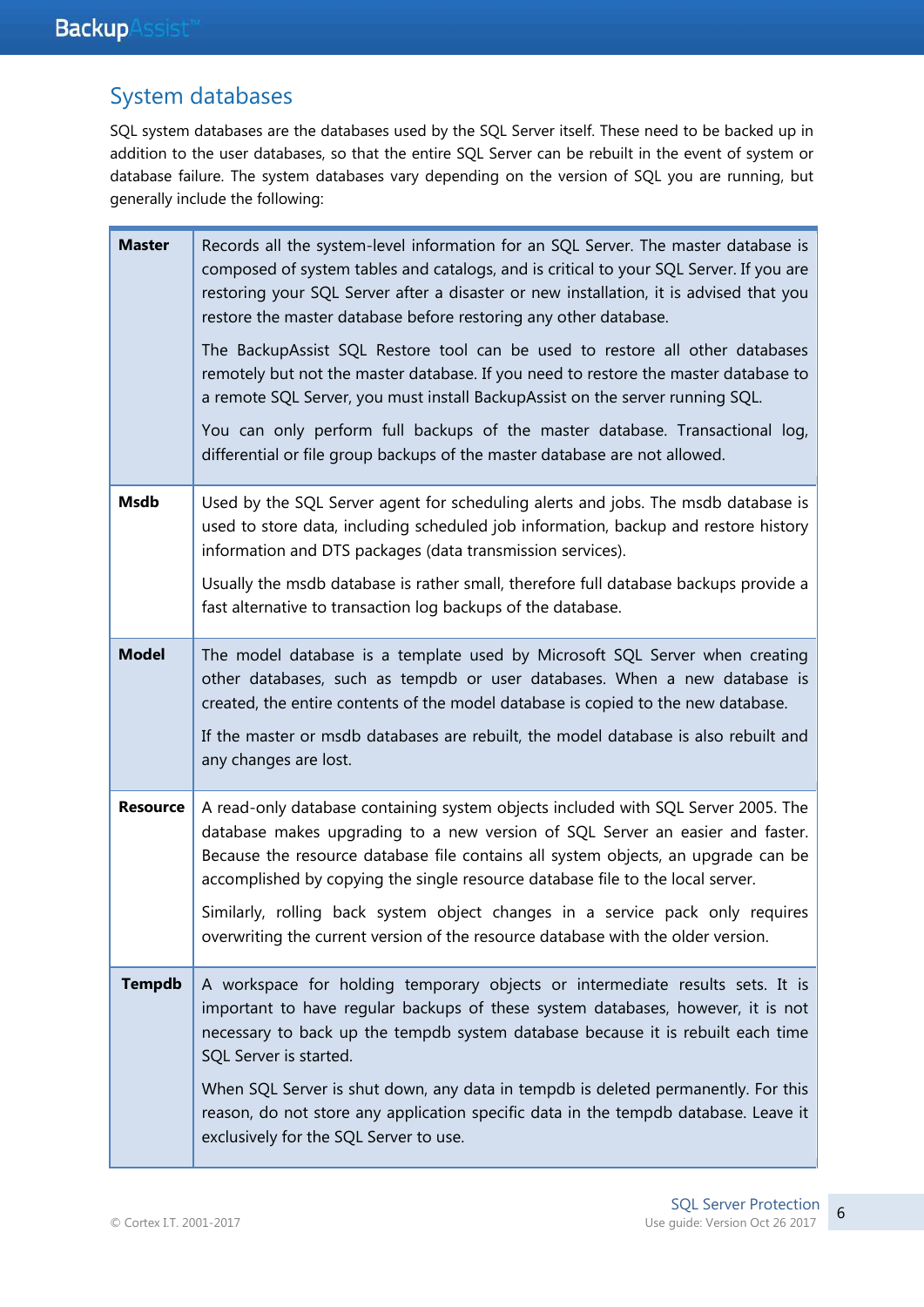## 4.Remote SQL Server configuration

The BackupAssist SQL Continuous Add-on can back up both local and remote SQL servers that are on the same domain. When the backup job is created, the first step is to select the local and remote SQL servers whose databases you want to include in that backup job. Before you can select a remote SQL Server, you need to make sure that the SQL Server accepts remote TCP/IP connections.

These steps explain how to enable remote TCP/IP connections on a remote SQL Server:

- 1. Go to Start > All Programs > SQL Server.
- 2. Select the SQL Server Configuration Manager.
- 3. Enable TPC/IP and Named Pipes for both Client protocols and Protocols for MSSQLSERVER. The below screenshot shows the enabled settings:

| File<br>Action View Help<br>$\Leftrightarrow$ $\triangle$ $\Box$ $\Box$ $\Box$                                                      |                                        |       |                 |  |
|-------------------------------------------------------------------------------------------------------------------------------------|----------------------------------------|-------|-----------------|--|
| SQL Server Configuration Manager (Local)                                                                                            | Name                                   | Order | Enabled         |  |
| <b>SQL Server Services</b><br>Ħ<br>SQL Server Network Configuration<br>4 SQL Native Client 10.0 Configuration<br>县 Client Protocols | Shared Memory                          |       | Enabled         |  |
|                                                                                                                                     | <b>TTCP/IP</b><br><b>T</b> Named Pipes | 2     | Enabled         |  |
|                                                                                                                                     |                                        | 3     | Enabled         |  |
| <b>Aliases</b>                                                                                                                      | <b>T</b> VIA                           |       | <b>Disabled</b> |  |
|                                                                                                                                     |                                        |       |                 |  |

**Figure 1: Server Configuration manager – SQL settings**

You will now need to enable remote connections on your SQL Server.

- 4. Open your SQL Server's Enterprise Manager or Management Studio.
- 5. Under *Server Properties > Connections*, enable *Allow remote connections to this server.*

The below screenshot shows the enabled settings:

| 5 Server Properties - WS                                                                                                    |                                                                                                                                                                                                                                                                                                                                | $\mathbf{r} = \mathbf{r} \cdot \mathbf{r} + \mathbf{r} \cdot \mathbf{r}$ |
|-----------------------------------------------------------------------------------------------------------------------------|--------------------------------------------------------------------------------------------------------------------------------------------------------------------------------------------------------------------------------------------------------------------------------------------------------------------------------|--------------------------------------------------------------------------|
| Select a page<br>General<br>Memory<br>Processors<br>Security<br>Cornections<br>Database Settings<br>Advanced<br>Permissions | Shout . Lithing<br>Connections<br>Maximum number of concurrent connections (0 + unimited):<br>捯<br>田<br>Like query governor to prevent long-running queres<br>岡<br>10<br>Default connection options:<br>implied transactions<br>cursor close on contrat.<br>ansi wamings<br>ans padding<br><b>ANSINULLS</b><br>ertimetic abort | $\overline{\phantom{a}}$<br>۰                                            |
| Connection                                                                                                                  | Rende serve connections                                                                                                                                                                                                                                                                                                        |                                                                          |
| Server:<br>WS-RI<br>Connection <sup>®</sup><br>CDRTEXIT<br>Www.connection.properties                                        | U Alow remote connections to this server<br>Flemote guery timeout (in seconds. 0 = no timeout):<br>patrimoni venera a possessi<br>$\frac{1}{2}$<br>600<br>THE PRESIDENT OF A REAL PROPERTY OF A REAL PROPERTY.<br>Require distributed transactions for server to earver communication.                                         |                                                                          |

**Figure 2: SQL Server Management Studio**

After completing these steps, your Windows SQL Server *Protocols* and *Connections* settings, will be ready to receive remote connections from BackupAssist.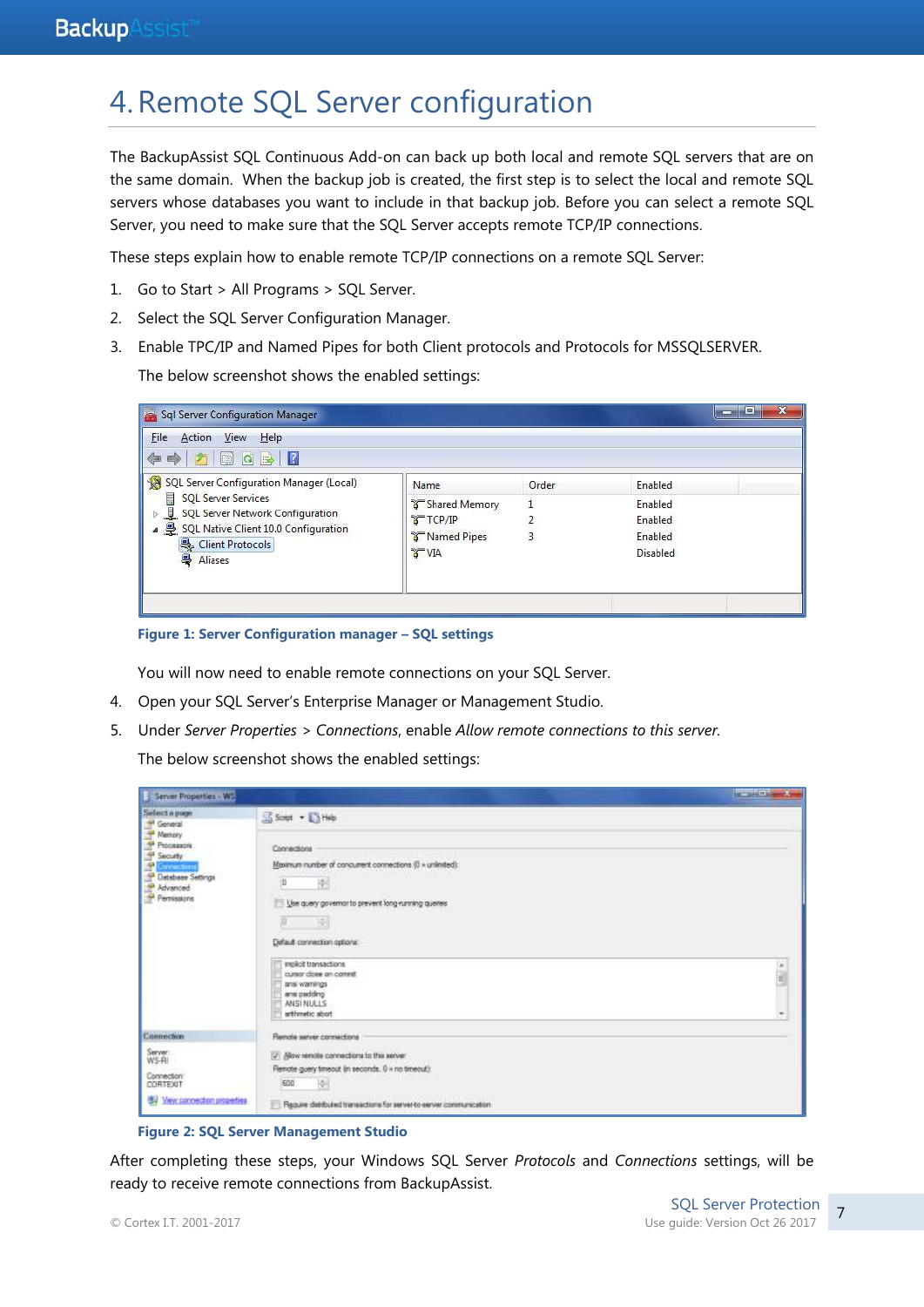## 5.Creating an SQL Server Protection backup



SQL Server Protection will back up selected SQL databases on local and remote SQL servers. If you want to be able to perform a full SQL Server restore, you will need to include the master database and all of the system databases in the backup job.

To create an SQL Server backup job:

- 1. Select the **Backup** tab, and click **Create a new backup Job**
- 2. Select **SQL Server Protection**

If this is the first time you have created a backup job, you will be asked to provide a *Backup user identity* if one has not been defined. See the section above, BackupAssist settings, for quidance.

#### 3. **Selections**

The selections screen is used to locate your SQL servers, authenticate them and select the databases to be backed up.

#### a. **Server selection**

BackupAssist will scan your local machine for SQL servers. Any servers found will be selectable from the drop-down list. Select **connect.**

To select an SQL Server on your network, enter the name of the SQL Server or its IP address into the *Server* field. Select **connect**.

| Add an SQL server |  | (additional servers can be added later)                                      |         |
|-------------------|--|------------------------------------------------------------------------------|---------|
| Server:           |  | <enter a="" from="" list="" one="" or="" select="" server="" the=""></enter> | Connect |

**Figure 3: SQL Server connection**

#### b. **Server authentication**

When you select *Connect*, you will be prompted to provide login credentials using the BA user identity, another user account (such as a Windows account), or an SQL Server user account.

| <b>Login Required</b>                                                                                                                                                                         |  | <b>Backup</b> |  |  |  |  |  |  |
|-----------------------------------------------------------------------------------------------------------------------------------------------------------------------------------------------|--|---------------|--|--|--|--|--|--|
| Select 'Use backup identity' to use integrated authentication.<br>Deselect 'Use backup identity' and fill in the username and password<br>fields to use standalone SOL server authentication. |  |               |  |  |  |  |  |  |
| Use BA user identity                                                                                                                                                                          |  |               |  |  |  |  |  |  |
| Specify user identity                                                                                                                                                                         |  |               |  |  |  |  |  |  |
| saljob<br>User name:                                                                                                                                                                          |  |               |  |  |  |  |  |  |
| Password:                                                                                                                                                                                     |  |               |  |  |  |  |  |  |
|                                                                                                                                                                                               |  |               |  |  |  |  |  |  |
|                                                                                                                                                                                               |  |               |  |  |  |  |  |  |

**Figure 4: SQL Server authentication credentials**

The authentication account, BA user identity account (if different to the account used for this backup) and the SQL Server's service account, ALL need access to the backup destination.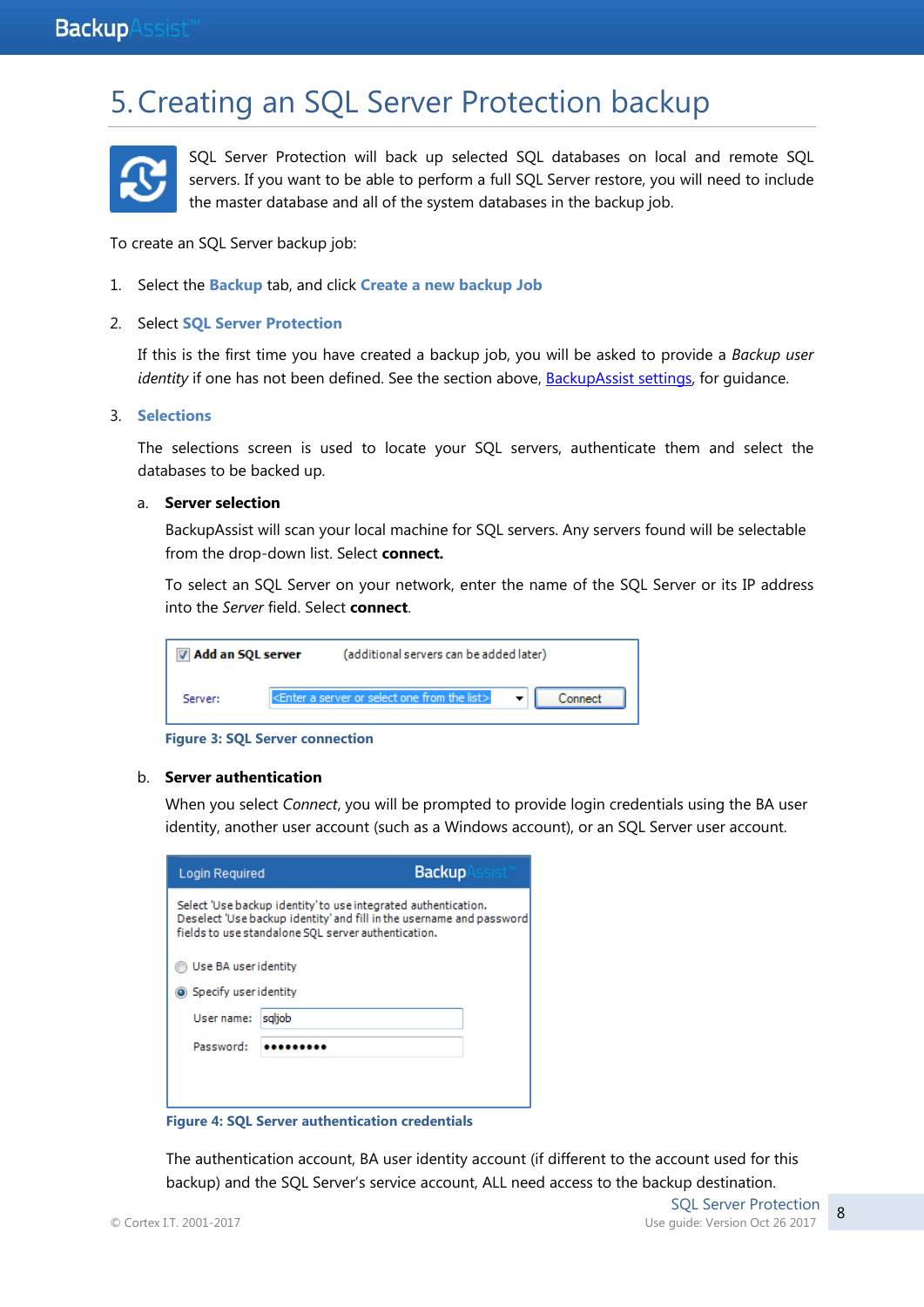#### c. **Database selection**

A list of databases will be displayed for each SQL Server. The databases displayed will be both *system databases* and *user databases*. It is important to understand the difference, and to select the correct databases for your backup.

**User databases** contain your business and user data. Select the databases you wish to backup. In the example below, user databases are circled in purple.

**System databases** are used by the SQL Server to operate the database. If they are included in a backup, that backup can be used to perform a master database restore.

All SQL backup plans should include a backup cycle that includes system databases so that your SQL Server can be recovered.

For more information on database types, refer to the section, **System databases**.

**Select** the databases to back up, and click Next.

In the screen shot below, the three system databases are outlined in blue, and the three user databases are outlined in red.

| <b>Backup</b>                                                          |                                                                                                                                                                   |                                                                                         |                                                                                                                        |                                                                                  |                  | Help<br>$\overline{2}$ |
|------------------------------------------------------------------------|-------------------------------------------------------------------------------------------------------------------------------------------------------------------|-----------------------------------------------------------------------------------------|------------------------------------------------------------------------------------------------------------------------|----------------------------------------------------------------------------------|------------------|------------------------|
|                                                                        | <b>2 Home</b>                                                                                                                                                     | $+$ New                                                                                 | Manage                                                                                                                 | Monitor                                                                          | Reports          |                        |
| <b>B</b><br>Backup                                                     | $\Rightarrow$                                                                                                                                                     | SQL Server Protection Wizard<br>Select the type of backup job you would like to create. | What do you want to back up?                                                                                           |                                                                                  |                  |                        |
| E<br>Renture<br>$\mathbb{R}^n$<br>Hectver<br>■1<br><b>Remale</b><br>ł, | <b>Sulections</b><br>Constitutions for the<br>Sutherman<br>Simp Homing<br><b>NUMBERS</b><br><b>Report Follows</b><br>hame your trailers<br><b>Billian Street,</b> | Add an SQL server<br>Servert<br>Databases:                                              | WS-AT<br>(2) Select all<br>J master<br>W model<br>V msdb<br>V ReportServer<br>2 ReportServerTempOB<br>Customer Records | (additional servers can be added later)<br>(new databases will also be selected) | Connect<br>۰     |                        |
| <b>Bettings</b>                                                        |                                                                                                                                                                   |                                                                                         |                                                                                                                        |                                                                                  | < Back<br>Next > | Cancel                 |

**Figure 5: SQL Server backup - Server and database selection screen**

4. **Destination media**: You will not be prompted to provide a destination. This step will be skipped.

*SQL Server Protection* backups are saved to a local drive on the SQL Server. The path used will be set to a default, and can be updated at the, **Set up Destination** step.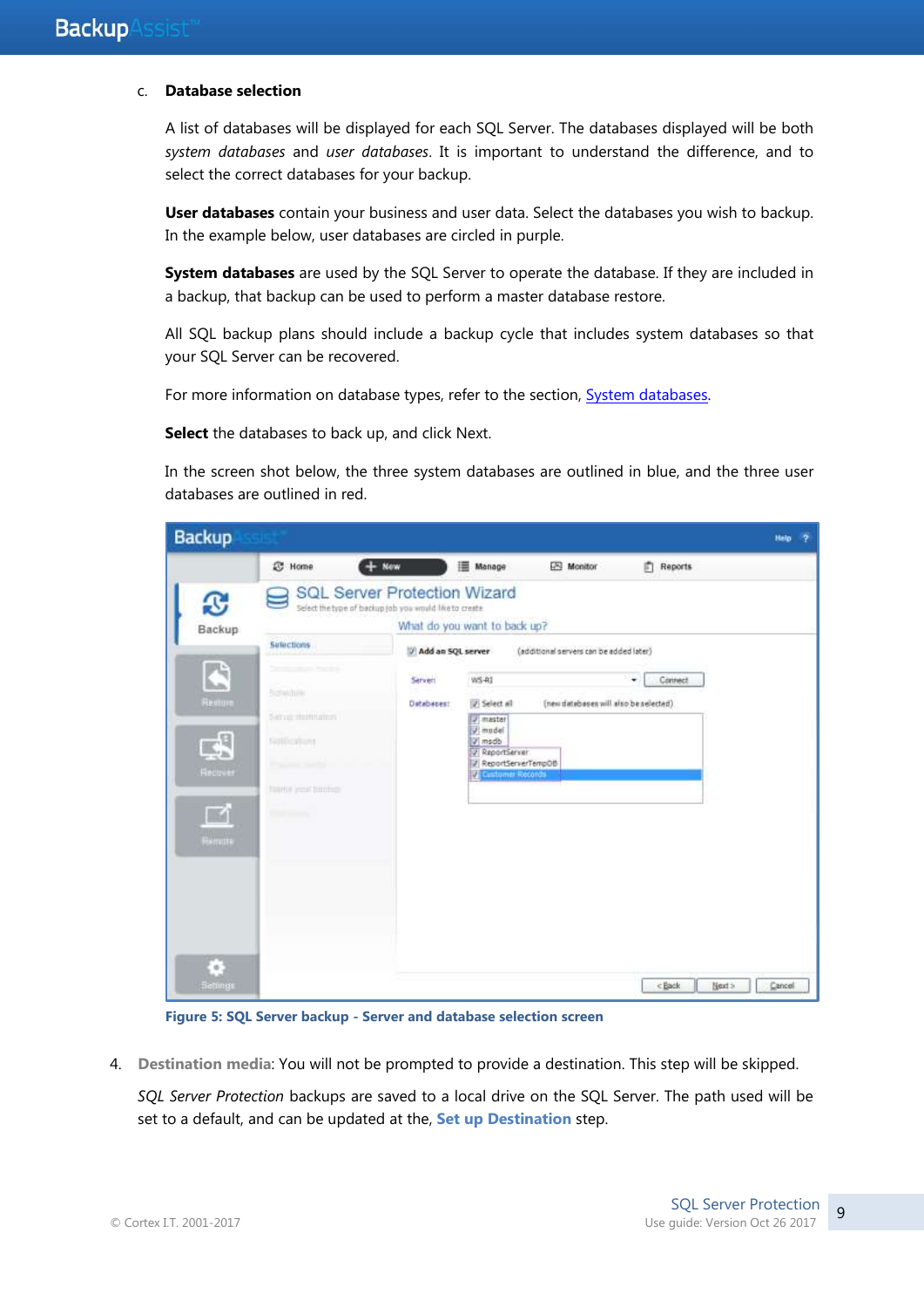#### 5. **Schedule**

There are two schedules available for SQL Server Protection, *Basic* and *Transactional*.

- **Basic** runs a backup of the selected SQL databases. A backup is run once per day at the time set in this screen.
- **Transactional** creates a full daily backup at the start of the day, and then runs transaction log backups at pre-defined intervals (minimum of every 5 min) throughout the day.

This provides an incremental backup because SQL can use the transaction log to recover data. Each day's database backup is saved in the same location along with each transaction log.

The schedule can be changed after the backup has been created, using the *Manage > Schedule* menu on the *Backup* tab.

Select an appropriate schedule. Click **Next**.

This screen shot shows a **Transactional** schedule. For a **Basic** schedule, there is only a start time.



**Figure 6: SQL Server Protection – schedule selection**

#### 6. **Set up destination**

A local path will be provided. You can change this path to another location on the SQL Server's local drive. The SQL backups use .bak files (one for each database). The file name is given a suffix, indicating the day it was created on.

Once a backup has been created, you can configure how long backups are kept for, how many are kept and how much space to allocate using the *Manage* > *Destination* menu on the *Backup* tab.

7. **Notifications**

Once a backup job has completed, BackupAssist can send an email to inform selected recipients of the result. This email notification can be enabled during the creation of a backup job, if the mail server has been configured.

To send email notifications, you will need to configure an SMTP mail server for BackupAssist. See the BackupAssist settings section to learn more or the [Backup tab user guide](http://www.backupassist.com/education/v9/backupassist/backup-tab-guide.html) for instructions.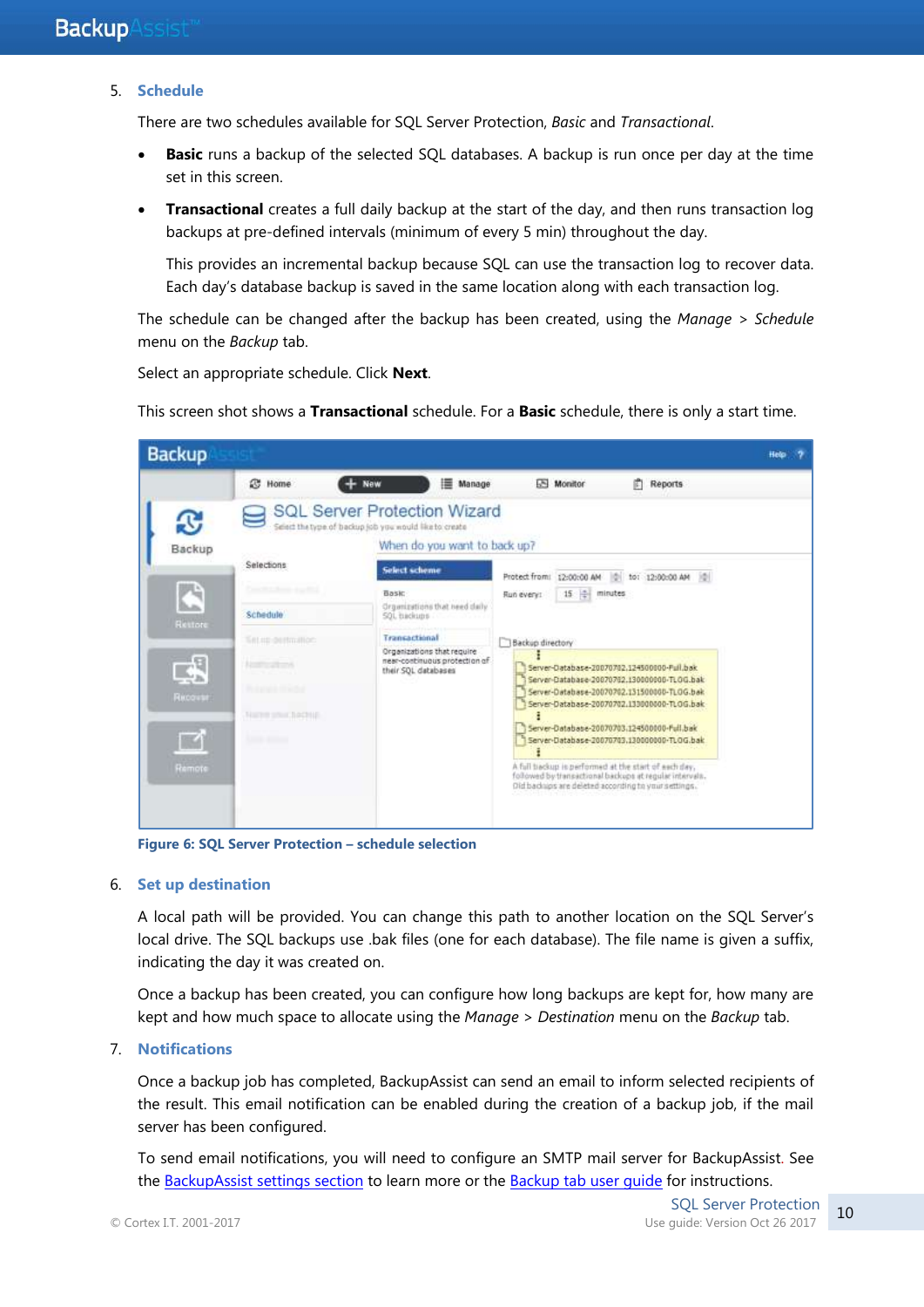To enable email notifications:

- a. Select, **Add an email report notification.**
- b. Enter recipients into the **Send reports to this email address** field.
- c. Enter recipients into the **Also send reports to this email address** field. You can then select the condition under which the email should be sent, using the drop-down box.

| <b>Backup</b>                                                                                                                                                                                                                                                                                                                                                                                                                                                                                                                                                                                                                                                                                                                                                                                                                                                   | Hetp |
|-----------------------------------------------------------------------------------------------------------------------------------------------------------------------------------------------------------------------------------------------------------------------------------------------------------------------------------------------------------------------------------------------------------------------------------------------------------------------------------------------------------------------------------------------------------------------------------------------------------------------------------------------------------------------------------------------------------------------------------------------------------------------------------------------------------------------------------------------------------------|------|
| ø<br>澤<br>Manage<br>Monitor<br>Reports<br>Home<br>New<br>n                                                                                                                                                                                                                                                                                                                                                                                                                                                                                                                                                                                                                                                                                                                                                                                                      |      |
| SQL Server Protection Wizard<br>Select the type of backup job you would like to create<br>Do you want to receive notifications from BackupAssist?<br>Backup<br>Selections:<br>You can enable backup reports and media reminder notifications by making a selection and entering the ensel<br>address of the intended racipient.<br>Ľ<br>Desmonter debts<br>Add an email report notification<br>-2340.11.814<br>Schedule<br>Restore<br>The raport notification will let you know whether the job was successful.<br>Set up destination<br>Send reports to this email address:<br>name <email@domain.com><br/>ුඩු<br/>Notifications.<br/>Also a end reports to this email address:<br/>name ciental@donsan.com&gt;<br/>Errars only<br/>×.<br/><b>Consumer consulting</b><br/>Recover<br/><b>Harteryton biology</b><br/>Hard (Audit)<br/>Rumote</email@domain.com> |      |

**Figure 7: SQL Server Protection – backup job Notifications**

After a backup job has been created, you can modify the notifications by adding and removing recipients, setting additional notification conditions and including print and file notification types.

To learn more about notification options, see the **Backup tab user quide.** 

8. **Prepare media**

SQL Server Protection backups use fixed media only. Media preparation applies to removable media only, therefore this step will be skipped.

9. **Name your backup**

Provide a name for your backup job, and click **Finish**.

#### **Your SQL Server Protection backup job has now been created.**

**Important:** Once a backup job has been created, it should be reviewed using the *Manage* menu. This menu provides additional options to configure your backup. See the section, SQL Server Protection [backup management,](#page-20-0) for more information.

**Important**: Once a backup job has been run and a backup created, a MANUAL test restore should be performed to ensure the backup is working as intended. To perform a test restore, refer to the sectio[n,](#page-12-0) [Restoring an SQL Server Protection backup.](#page-12-0)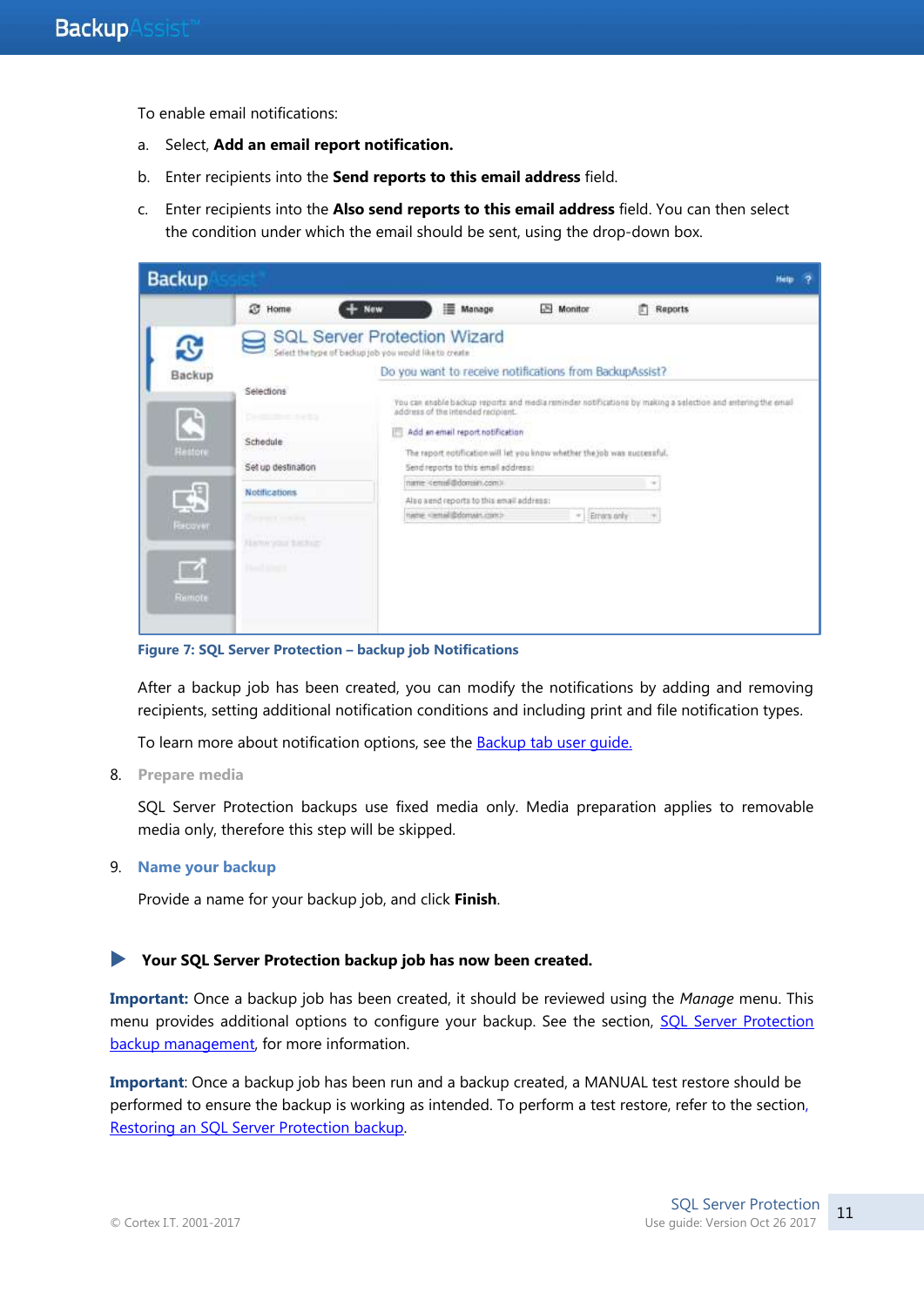## <span id="page-12-0"></span>6. SQL Server Restore



BackupAssist's Restore tab displays two SQL Restore options: **SQL Server** restore and **SQL point-in-time** restore. This section explains how to perform an *SQL Server* restore using a *System Protection*, *File Protection* or *File Archiving* backup.

**SQL Server** restore allows you to restore a full SQL Server or a selected SQL databases. Performing a full SQL Server restores may require preparations that go behind the scope of the restoration of the data. The Microsoft's SQL Server restore resources should be consulted before performing an full restore of a production SQL Server.

To restore an SQL Server or databases, follow the steps below:

#### **1. Select the Restore tab**

The *Restore tab* has a *Home page* and a *Tools page*. The *Home page* is the default page and the recommended starting point for performing a restore. The *Tools page* should only be used by experienced administrators or users being assisted by technical support.

#### **2. Select SQL Server**

This will display the volumes backed up by this installation of BackupAssist. It can also show backups from other machines added using the *Discover Backups* button.

Expand a volume to display all of the backups available for that volume. The tabs above each volume's list of backups can be used to help locate the required backup.

- The *Last 7 days* and *Last 30 days* tabs display the backups within those ranges.
- The *Custom* tab allows you to select a specific date range and display backups for that period.



**Figure 8: Restore tab – backup selection**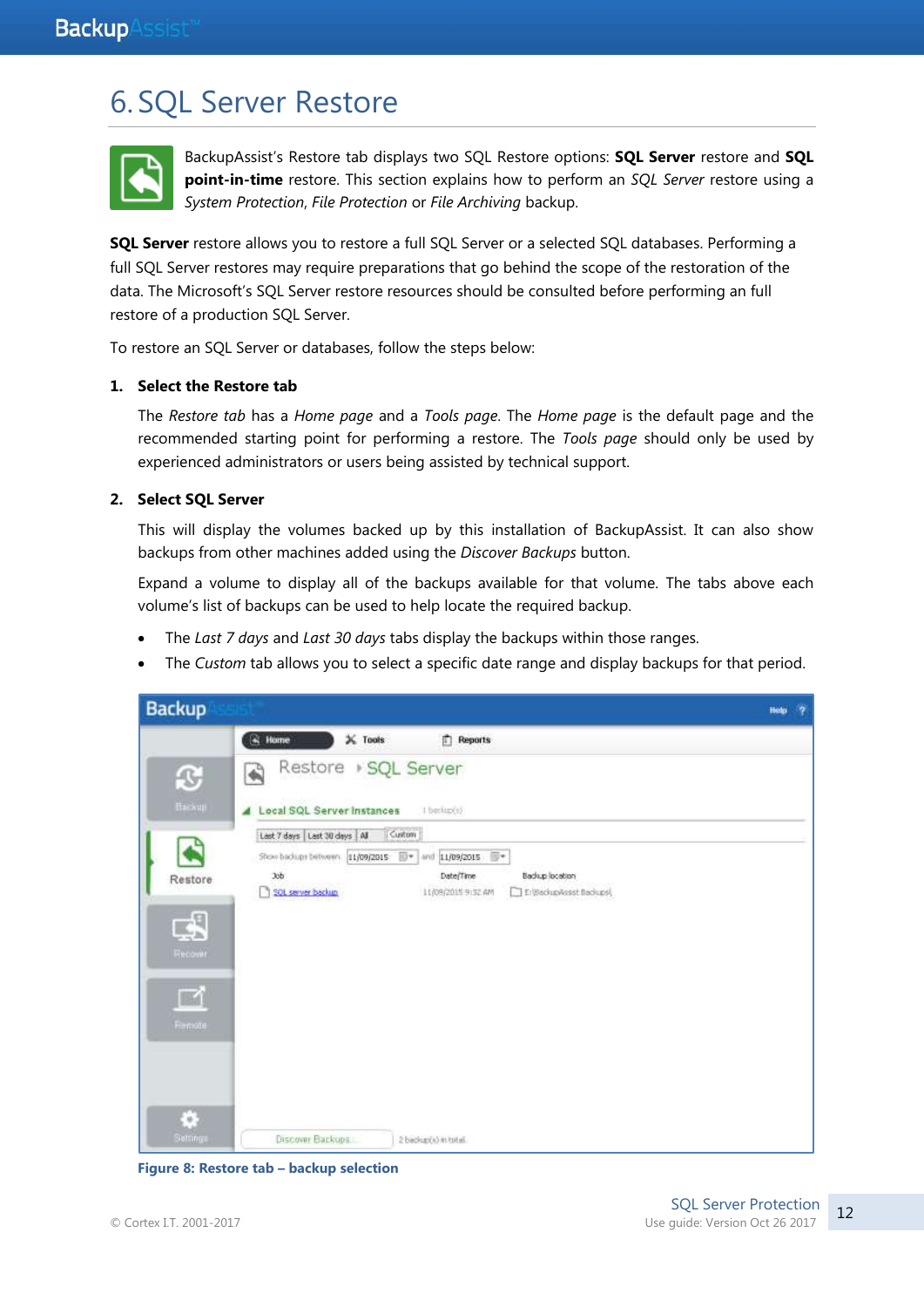**Discover Backups** allows you to browse for backup catalogs created by deleted jobs and other servers. Selecting those backups will add them to the list of available backups.

#### **3. Select the backup that you want to restore from**

Clicking on a backup's name will open the *Integrated Restore Console (IRC)*. The *Integrated Restore Console* is used to select the data to be restored, where to restore it to and the restore conditions.

#### **4. Select the SQL Server or the databases that you want to restore**

Use the left pane to select the SQL Server or the individual databases that you want to restore. The right pane will display the contents of the folder selected in the left pane.

| <b>Backup details</b>                                                     |                                  |                          |                                                                     |              |         |               |
|---------------------------------------------------------------------------|----------------------------------|--------------------------|---------------------------------------------------------------------|--------------|---------|---------------|
| SQL server backup<br>Job:                                                 | Media:                           | Mirror                   |                                                                     |              |         |               |
| 11/09/2015 9:32 AM<br>Date:                                               | Backup location:                 | E:\BackupAssist Backups\ |                                                                     |              |         |               |
| 1. What to restore                                                        |                                  |                          |                                                                     |              |         |               |
| Sgl Server<br>$=$ $-$                                                     |                                  | Name                     | Type                                                                |              | Size    | Last Modified |
| WIN-EJKRORVV3BQ<br><b>TO</b><br>Ėŀ<br>$\overline{\bigcirc}$ master<br>$+$ |                                  | $\vert \ \ \vert$        | WIN-EJKRORVV3BQ                                                     |              |         |               |
| $\nabla$ model<br>$\overline{+}$                                          |                                  |                          |                                                                     |              |         |               |
| msdb<br>$\overline{+}$<br><b>BKUPEXEC</b><br>$+$                          |                                  |                          |                                                                     |              |         |               |
| <b>SQLEXPRESS</b><br>$+$                                                  |                                  |                          |                                                                     |              |         |               |
|                                                                           |                                  |                          |                                                                     |              |         |               |
|                                                                           |                                  |                          |                                                                     |              |         |               |
|                                                                           |                                  |                          |                                                                     |              |         |               |
|                                                                           |                                  | $\,<$                    |                                                                     | $\mathbf{H}$ |         | $\,>\,$       |
| 2. Where to restore                                                       |                                  |                          |                                                                     |              |         |               |
| Restore to SQL Server<br>v                                                |                                  |                          |                                                                     |              |         | Browse        |
|                                                                           | Overwrite existing files         |                          | v                                                                   |              |         |               |
|                                                                           | Restore NTFS security attributes |                          |                                                                     |              |         |               |
|                                                                           |                                  |                          | Take ownership of restored files (as WIN-EJKRORVV3BQ\Administrator) |              |         |               |
|                                                                           |                                  |                          |                                                                     |              | Restore | Close         |

**Figure 9: Integrated Restore Console**

#### **5. Select Where to restore the data to**

Follow these steps to select the restore destination and the restore options:

- a) Under *Where to restore* select *To original location* or *To Specific location*.
- b) Use the *Browse* button to locate and select the restore destination.
- c) Use the drop down box to set the overwrite rules. The overwrite rules will apply if the files being restored encounter files with the same name in the restore destination.

You can select:

- **Overwrite existing files** The restored files will overwrite files in the restore destination.
- **Do not overwrite existing files** The restored files will not overwrite files in the restore destination. This means the files will not be restored.
- **Only overwrite older files** If a source file has changed since the backup was made it will not be overwritten.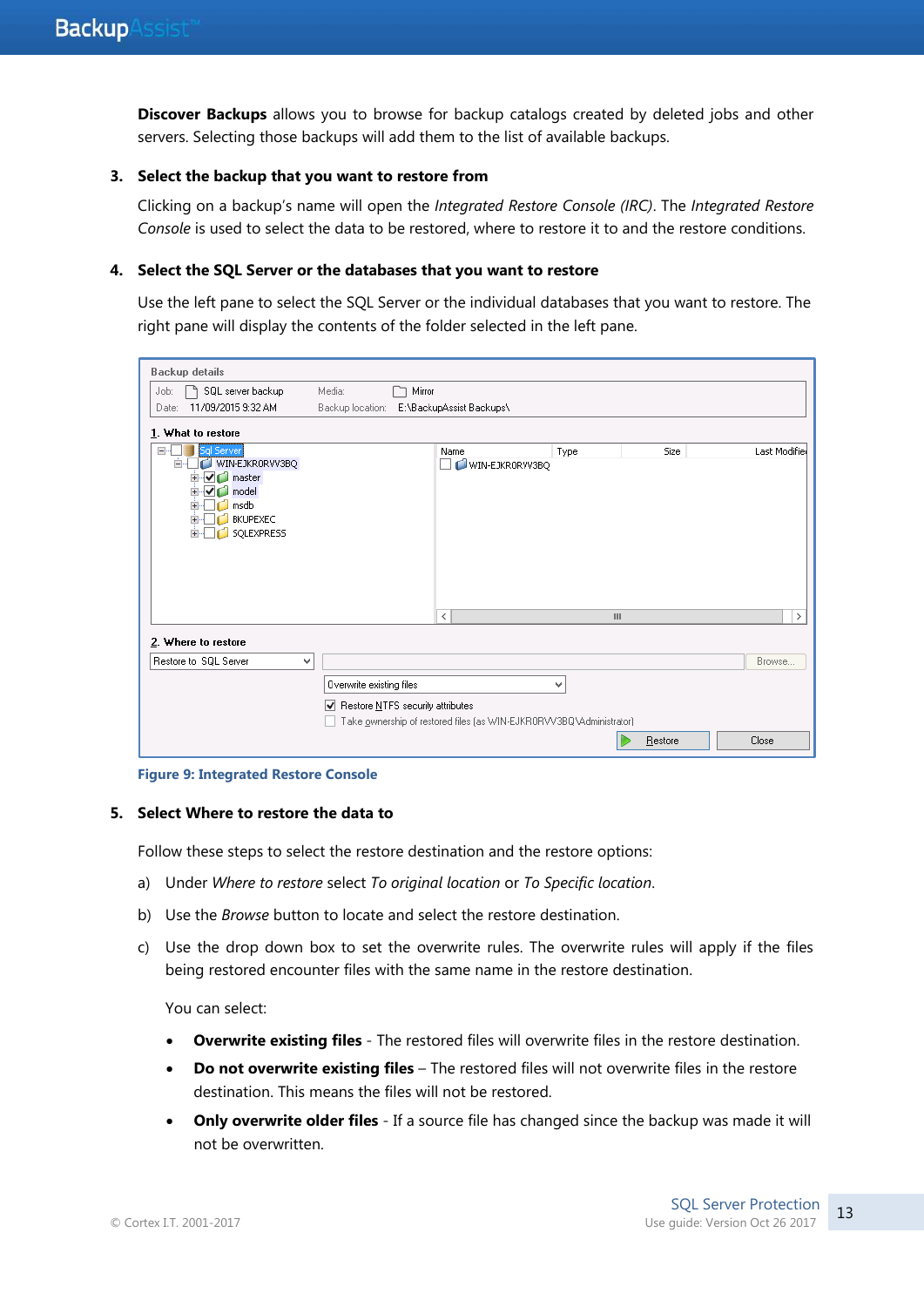#### d) Review the **Restore NTFS security attributes** option

If you select this option, the NTFS security attributes the file had when it was backed up will be retained when the file is restored. The NTFS security attributes can be viewed in the *Security* tab on the file's *Properties.*

#### e) Review the **Take ownership of restored files** option

Selecting the *Take ownership of restored files* tick box will give the current user ownership of the restored files. The user is shown to the right of the text box description.

#### **6. Select Restore**

When you select the *Restore* button, the restore process will begin. The *Integrated Restore Console*  will display information about the restore job and provide status updates as the job runs.

| Restore to original location<br>Backup check<br>$\blacktriangleright$ Restoring | Q | Q Restoring - details<br>to . | Restoring from E:\BackupAssist Backups\c | [c:\Program Files\Microsoft SQL Server\MSSQL11.MSSQLSER] |                     |
|---------------------------------------------------------------------------------|---|-------------------------------|------------------------------------------|----------------------------------------------------------|---------------------|
|                                                                                 |   | Completed                     |                                          |                                                          | processed 4 item(s) |
|                                                                                 |   | Files and folders:<br>Size:   | Restored:<br>4<br>11.94 MB               |                                                          |                     |
| List of all processed files and folders                                         |   | Time elapsed: 0:00:14         |                                          | Cancel                                                   | Done                |

**Figure 10: Integrated Restore console – restore monitor**

Selecting *List all processed files and folders …* will open notepad and display a list of the files restored, including their full path.

#### **Encrypted backups**

If your backup is encrypted, you'll be prompted for the encryption password when the restore job tries to access the backup. It is important that you keep a copy of your password in a safe place, as we cannot assist you with opening password encrypted files if your password is lost or forgotten.

If you encrypted the backup using BitLocker, you can use the password or encryption key to unlock the drive by connecting the flash drive. BackupAssist will use the key to unlock the drive that you are restoring from. You will not be prompted to do anything other than the normal restore steps.

#### **7. Select Done**

Once the restore has finished, selecting *Done* will return you to the main UI.

#### **Your SQL Server restore has now been completed.**

**Important**: Once a backup job has been run and a backup created, a MANUAL test restore should be performed to ensure the backup is working as intended. To perform a test restore, refer to the sectio[n,](#page-12-0) [Restoring an SQL Server Protection backup.](#page-12-0)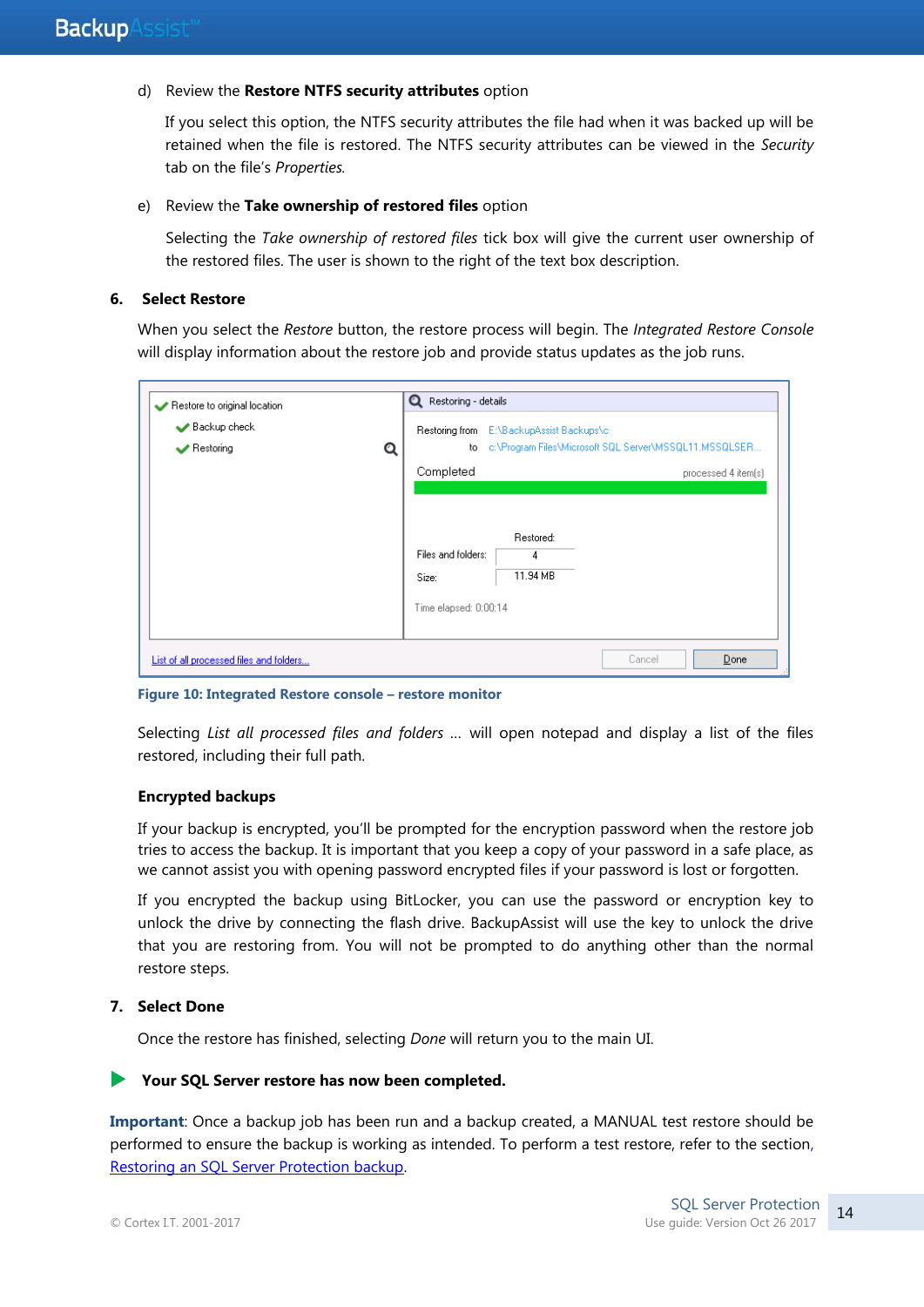## 7. SQL point-in-time restore



The BackupAssist Restore tab displays two SQL Restore options: **SQL Server** restore and **SQL point-in-time** restore. This section explains how to perform an *SQL point-in-time* restore using an *SQL Server Protection* backup.

This restore option allows you to restore databases to a local or remote SQL Server. If the backup job used a transactional schedule, the databases can be restored to a specific point in time. SQL point-intime restore requires the *SQL Continuous* add-on license.

Before you begin, you should know the kind of restore you want to perform: a restore of selected databases or a full SQL Server restore. You will be asked what type you want to perform in the *Select Type* step. Only a backup that includes all of the system databases can be used to restore the full SQL Server (known as a Master database restore). You must select these system databases from the database list when your backup is made. This can only be performed on the local SQL Server.

To perform an SQL point-in-time restore, start BackupAssist and follow these steps:

#### 1. **Select the Restore tab**

The *Restore tab* has a *Home page* and a *Tools page*. The *Home page* is the default page and the recommended starting point for performing a restore. The *Tools page* should only be used by experienced administrators or users being assisted by technical support.





#### 2. **Select SQL point-in-time**

This will open the SQL Restore tool.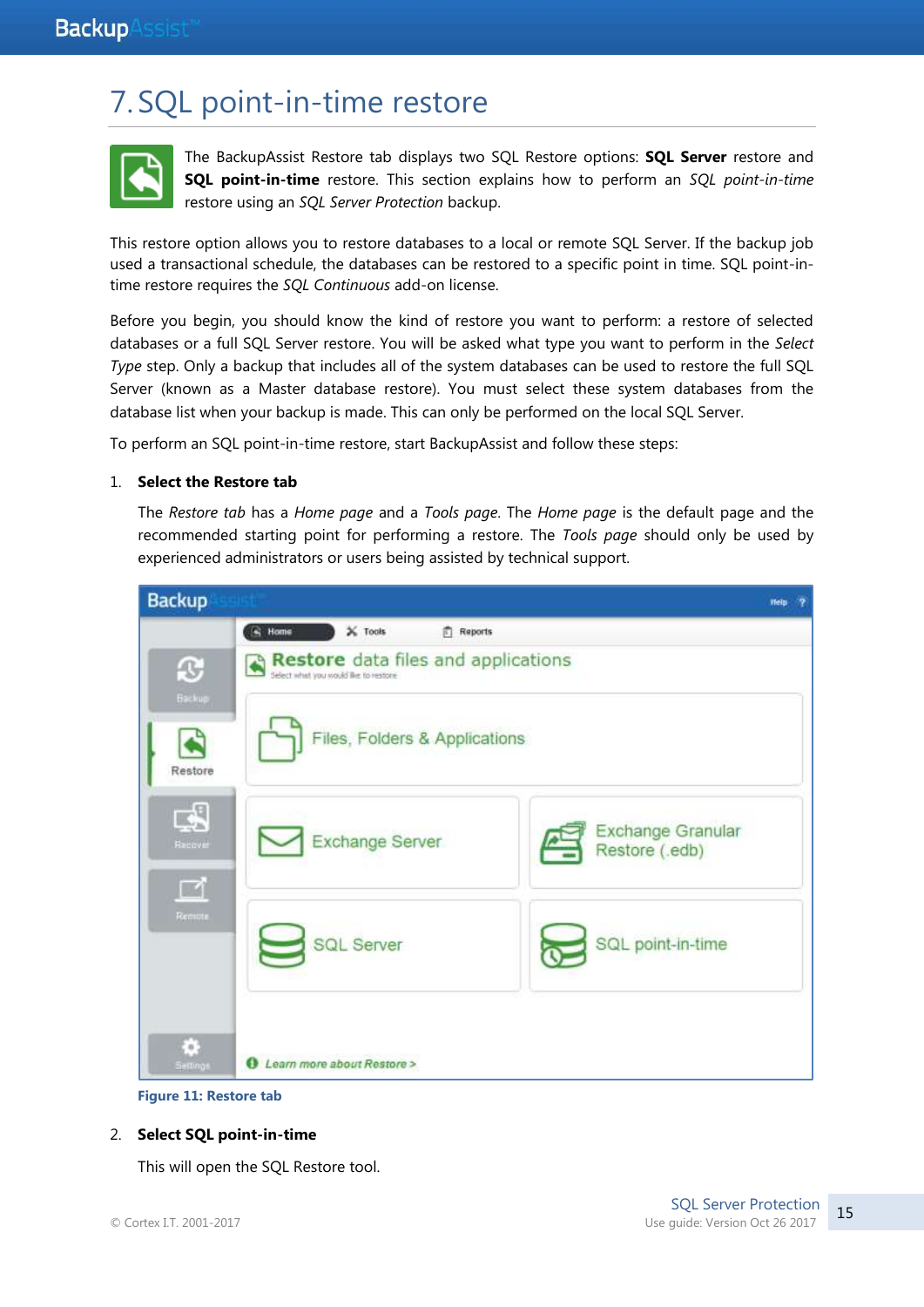#### 3. **Select Server**

This screen is used to locate and authenticate the SQL Server that you will restore to.

The databases you wish to restore must already exist on the SQL Server. If they do not, you can choose to either restore the master database first, which will result in recreating all databases on the server, or to manually recreate each database you wish to restore. If you are restoring your SQL Server after a disaster or new installation, it is advised that you restore the master database before restoring any other databases.

a. **Server selection:** Select the SQL Server to restore to.

**Restore a local Server:** The console will display a list of the SQL servers on your local machine. If an SQL Server is present but not running, you can click **Start**. Any servers that cannot be started may indicate a fault with the server itself. You can only restore to SQL servers that are running.

Restore a remote server: Any remote SQL servers detected will appear in the drop down list. If the server is not shown, select the *Restore a remote server* button, and enter the name of the SQL Server or its IP address.

Select the SQL Server to restore to and click Next.

|                      | <b>SOL Server Restore</b>                                                                                                                                                                                                                                        |         | Step 1 of 8      |
|----------------------|------------------------------------------------------------------------------------------------------------------------------------------------------------------------------------------------------------------------------------------------------------------|---------|------------------|
| <b>Select Server</b> | Select a local or remote server to restore                                                                                                                                                                                                                       |         |                  |
| Select Type          | This process will allow you to restore your SOL Server. SOL Servers that are on this machine can have<br>their master databases restored and/or any other databases restored. Remote machines can have any<br>databases restored except for the master database. |         |                  |
| Select backup file   |                                                                                                                                                                                                                                                                  |         |                  |
| Master restore       | Restore a local server<br>BackupAssist will attempt to detect the status of each local database below in order to provide<br>tailored restore options,Once BackupAssist has finished detecting each server you may select a<br>server to restore.                |         |                  |
| Find backups         | O WIN-EJKRORVV3BO                                                                                                                                                                                                                                                | Running | Start            |
| Restore setup        |                                                                                                                                                                                                                                                                  |         |                  |
|                      | WIN-EJKRORVV3BQ\SQLEXPRESS                                                                                                                                                                                                                                       | Running | Start            |
| Perform restore      |                                                                                                                                                                                                                                                                  |         |                  |
| Perform full backup  |                                                                                                                                                                                                                                                                  |         |                  |
|                      | Restore a remote server<br>Select a remote server from the list below, or type the name of a remote server you<br>wish to restore.                                                                                                                               |         |                  |
|                      | $\bigcap$ Reshore a remote server                                                                                                                                                                                                                                |         |                  |
|                      | RAND\SQLEXPRESS                                                                                                                                                                                                                                                  | Refresh |                  |
|                      |                                                                                                                                                                                                                                                                  |         |                  |
|                      |                                                                                                                                                                                                                                                                  | < Back  | Next ><br>Cancel |
|                      |                                                                                                                                                                                                                                                                  |         |                  |

**Figure 12: SQL Restore tool – server selection**

#### b. **Server authentication**

When you select Next, and you will be prompted to provide logon credentials.

- *Use integrated authentication*: Backup user identity.
- *Specify user identity*: Another user account (such as a Windows account) or an SQL Server user account.

The authentication account, the BA account (if different to the account used for this backup) and the SQL Server's service account, all need access to the backup destination. Some SQL servers are configured to accept only SQL authentication.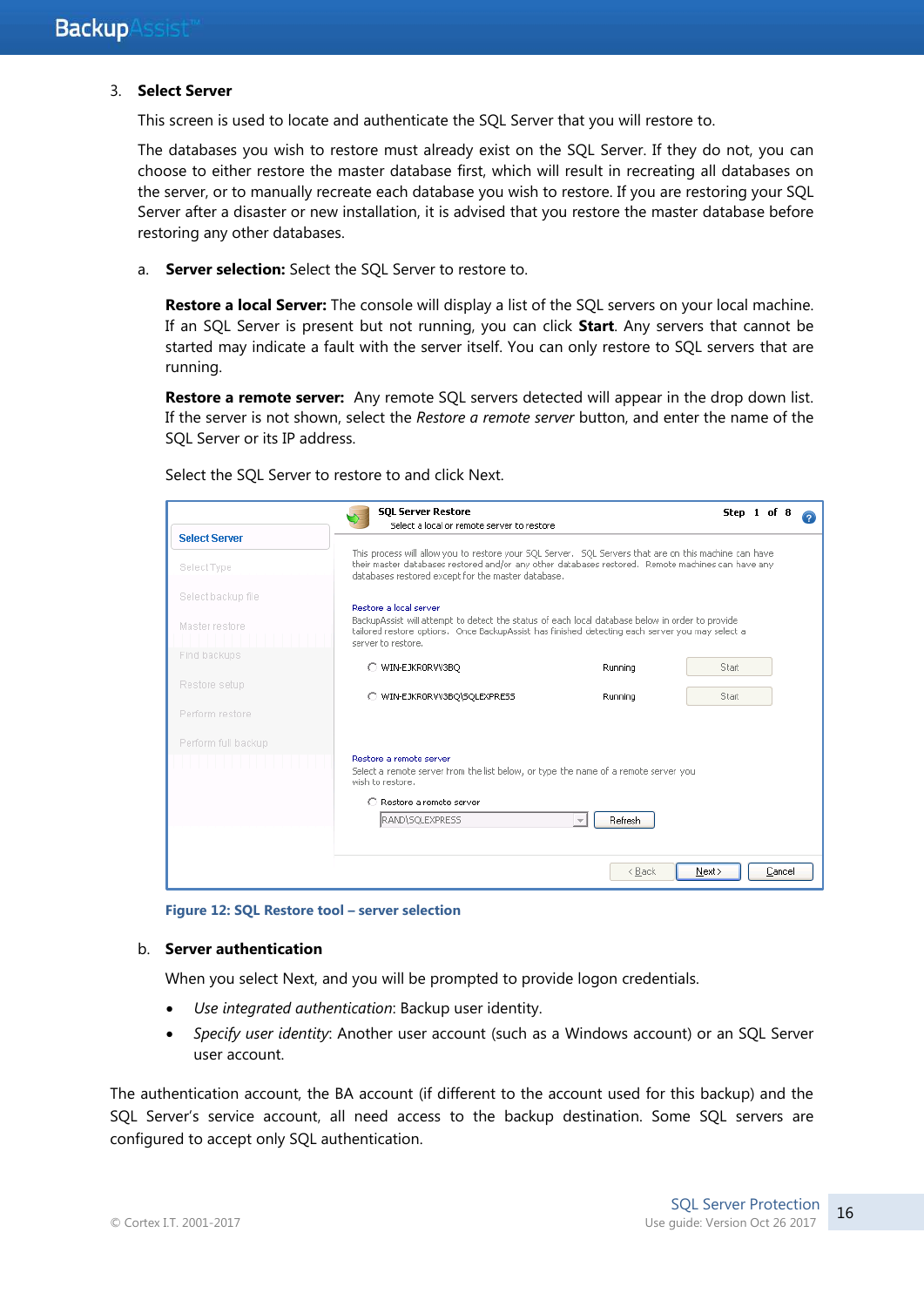#### 4. **Select Type**

This screen is used to identify the type of restore you want to perform.

**Master Database recovery:** Only select this if your SQL database is damage, missing or needs to be replaced / recreated. This option will restore the system databases that the SQL Server uses to operate. This is not for user or business databases; it is only for SQL recovery scenarios.

It is advised that you restore the master database before any other databases.

To restore the master database you need to have BackupAssist installed on the server itself.

**Selected Databases:** Select this option to restore your user / business databases to any point in time for which you have backups.

|                     | Select restore type<br>Step 2 of 8<br>Choose whether you want to restore your master database, other databases or E                                 |
|---------------------|-----------------------------------------------------------------------------------------------------------------------------------------------------|
| Select Server       |                                                                                                                                                     |
|                     | Select restore type:                                                                                                                                |
| <b>Select Type</b>  | Master database recovery                                                                                                                            |
| Select backup file  | Restore you master database. This is required if the databases have been deleted or added, or if the<br>master database file is missing or corrupt. |
| Master restore      | $\overline{\mathbf{V}}$ Selected databases:                                                                                                         |
| Find backups        | This allows you to restore the databases within an SQL server to any point in time for which you have<br>backups.                                   |
| Restore setup       |                                                                                                                                                     |
| Perform restore     |                                                                                                                                                     |
| Perform full backup |                                                                                                                                                     |
|                     |                                                                                                                                                     |
|                     |                                                                                                                                                     |
|                     |                                                                                                                                                     |
|                     |                                                                                                                                                     |
|                     | Cancel<br>Next ><br>< Back                                                                                                                          |

**Figure 13: Selecting database restore or SQL Server restore**

Only select both if you wish to recover your SQL database, as well as restore your user databases.

#### **5. Select backup file**

If you selected *Master database recovery* in step 6, you will be asked to select a master database to restore. A list of backups containing master databases will be listed for selection.

#### **6. Master restore**

If you selected *Master database recovery* in step 6, you will now be asked to start the master database restore. After the master database recovery has finished, you can continue with the SQL database restore steps.

#### **7. Find backups**

This screen is used to enter the location of your SQL database backup files. This is typically the SQL directory used in your SQL backup job.

*Browse* to the backups' location or type in the path and press *Add*. If the location contains SQL databases, a confirmation tick and message will appear below the list.

Add the location of your SQL Server Protection backups, and click next.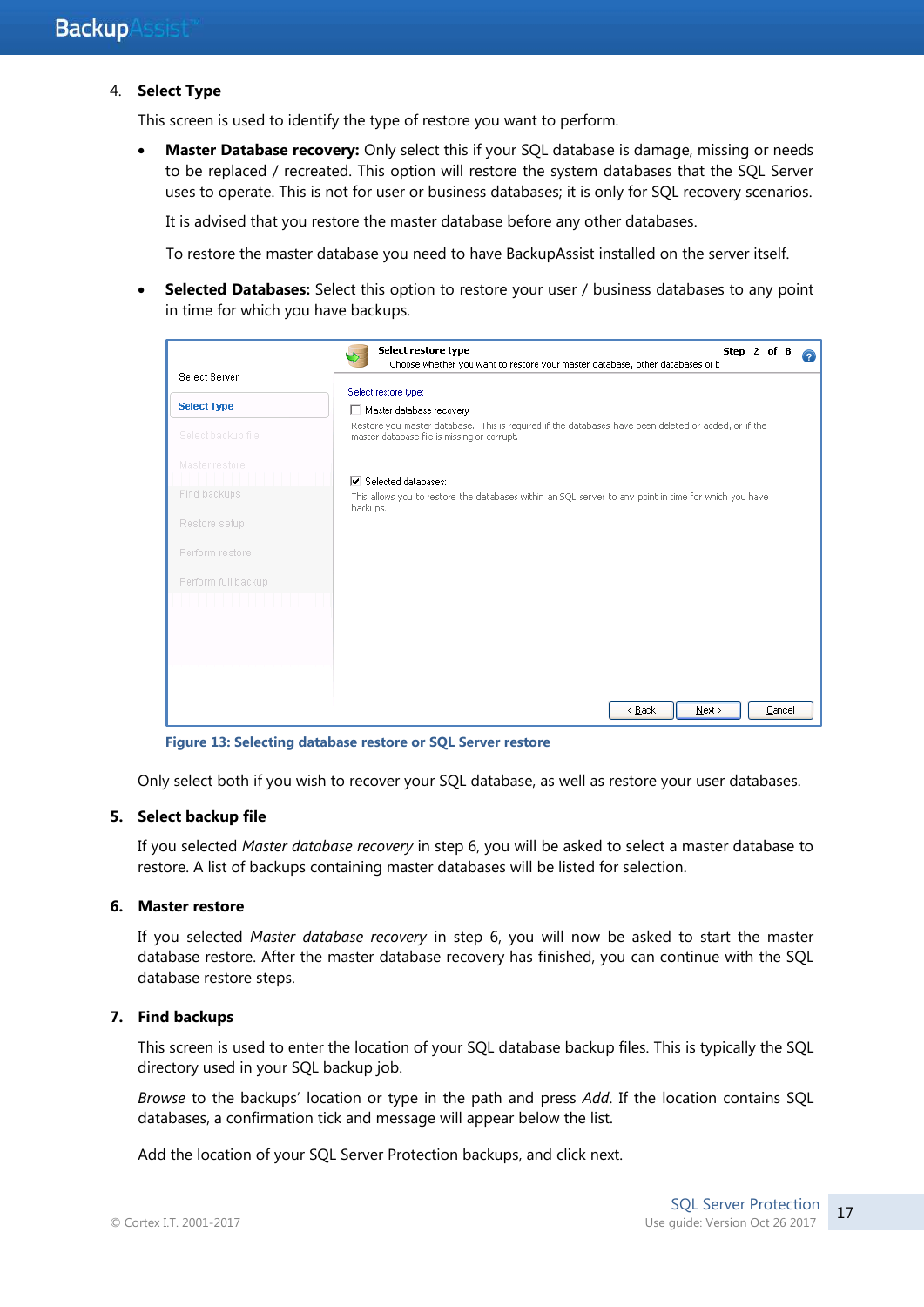#### **8. Restore setup**

You will be presented with a list of databases that can be restored using the backups identified in step 9. The screen is used to select what databases to restore and what time to restore them from.

Databases can be restored to a specific point in time if the *Transactional* scheme was selected (during the *Schedule* step) when the backup job was created.

|                                     | Set up restore                                                                                                                                                                                                         | Add the directories containing your backups and select a restore point | Step 6 of 8       |
|-------------------------------------|------------------------------------------------------------------------------------------------------------------------------------------------------------------------------------------------------------------------|------------------------------------------------------------------------|-------------------|
| Select Server<br><b>Select Type</b> | Select a date and time in the box below and click 'Search' to restore all databases to the same point in<br>time, or click on the 'Set restore time' buttons next to each database to set the restore points manually. |                                                                        |                   |
| Select backup file                  | Select a restore time for all databases:                                                                                                                                                                               |                                                                        |                   |
| Master restore                      | 22/02/2013 10:06:56 AM<br>Restore time:                                                                                                                                                                                | <b>Search</b><br>$\overline{\phantom{a}}$                              |                   |
| Find backups                        | Select databases to restore:<br>$\nabla$ Select all                                                                                                                                                                    | Nearest available time:                                                |                   |
| <b>Restore setup</b>                | $\Box$ reports ervertempdb                                                                                                                                                                                             | 15/02/2013 00:00:11 AM                                                 | Set restore time  |
| Perform restore                     | $\Box$ reportserver                                                                                                                                                                                                    | 15/02/2013 00:00:10 AM                                                 | Set restore time. |
| Perform full backup                 | $\nabla$ msdb                                                                                                                                                                                                          | 15/02/2013 00:00:09 AM                                                 | Set restore time  |
|                                     | $\nabla$ model                                                                                                                                                                                                         | 15/02/2013 00:00:08 AM                                                 | Set restore time  |
|                                     | $\nabla$ customer records                                                                                                                                                                                              | 15/02/2013 00:00:06 AM                                                 | Set restore time  |
|                                     | Could not find an exact match for Restore time<br>Exact match found for Restore time                                                                                                                                   |                                                                        |                   |
|                                     |                                                                                                                                                                                                                        | $Back$                                                                 | Next<br>Cancel    |

**Figure 14: SQL Restore – backup selection**

- a. Select the time that you want to restore your databases from using:
	- The **Restore time** field: Edit the data and time shown or select a date from the drop-down calendar, and select **Search**. This point in time will apply to all databases listed.

The backups that are closest to the selected time will appear next to each database, and show the time that the backup was made.

- The **Set restore time** button: This button will select a restore point for only that database.
	- **Select a date** from the Calendar. Dates that have backups will be indicated in bold.
	- **Select a time range** will show a list of time ranges available for that date**.** You can restore the database to any point in time between any of the time ranges listed. Select a time range from the list.
	- $\triangleright$  Select a time from within that range using the field at the bottom of the window.
- b. Select the databases that you want to restore using the tick-box next to each database, or the *Select all* option.
	- If the restore time specified is not available from the supplied backup files, a **warning** icon will appear to the right of the database/ the closest available time to that specified (that the database can be restored to) will be indicated.
	- If the restore time selected is available, a **success** icon will appear to the right of the database.
- c. Click *Next*.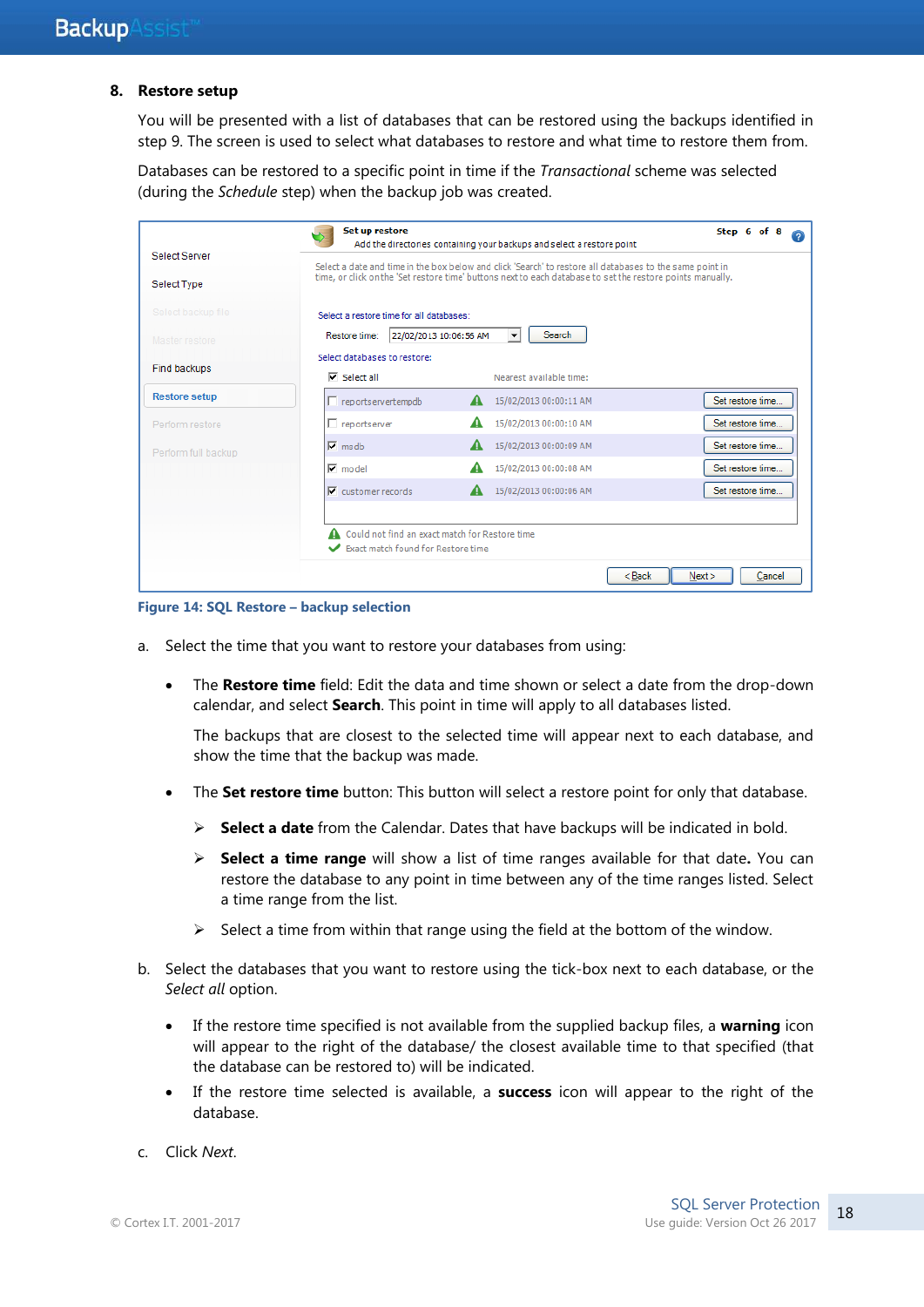#### **9. Perform restore**

Review the restore job settings.

Select **Start restore** to the right of the window to restore all databases selected.

|                      | <b>Restore selected databases</b><br>Click Start restore to begin restoring your databases | Step 7 of 8    |
|----------------------|--------------------------------------------------------------------------------------------|----------------|
| <b>Select Server</b> | Restore selected databases                                                                 |                |
| Select Type          | customer records                                                                           |                |
| Select backup file   | Backup customer records<br>(WS-RI)-Customer Records-20130215.000006.517-FULL.bak           |                |
| Master restore       | Revert changes                                                                             |                |
| Find backups         | model<br>Backup model                                                                      |                |
| Restore setup        | (WS-RI)-model-20130215.000008.873-FULL.bak                                                 |                |
| Perform restore      | Revert changes<br>msdb                                                                     |                |
| Perform full backup  | Backup msdb<br>(WS-RI)-msdb-20130215.000009.403-FULL.bak<br>Revert changes                 | Start restore  |
|                      | $Back$                                                                                     | Cancel<br>Next |

Click **Next** once the restore process has completed.

**Figure 15: SQL Restore – Start restore screen**

#### **10. Perform full backup**

After restoring an SQL database, future transaction log backups cannot be used to restore a database to a specific point in time until a full backup runs. It is therefore recommended that you now run a full backup of the databases that were restored.

#### Click **Start full backup**.

Full backups of these databases will be stored in the same folder as the backup files you just restored from.

If your backup schedule already includes a **full** backup as the next SQL backup and you are certain you will not need to restore these databases to a specific point in time between the restoration and the next full backup, you can check **Skip full backup** and click **Finish**.

**Your SQL Server Protection restore has now been completed.**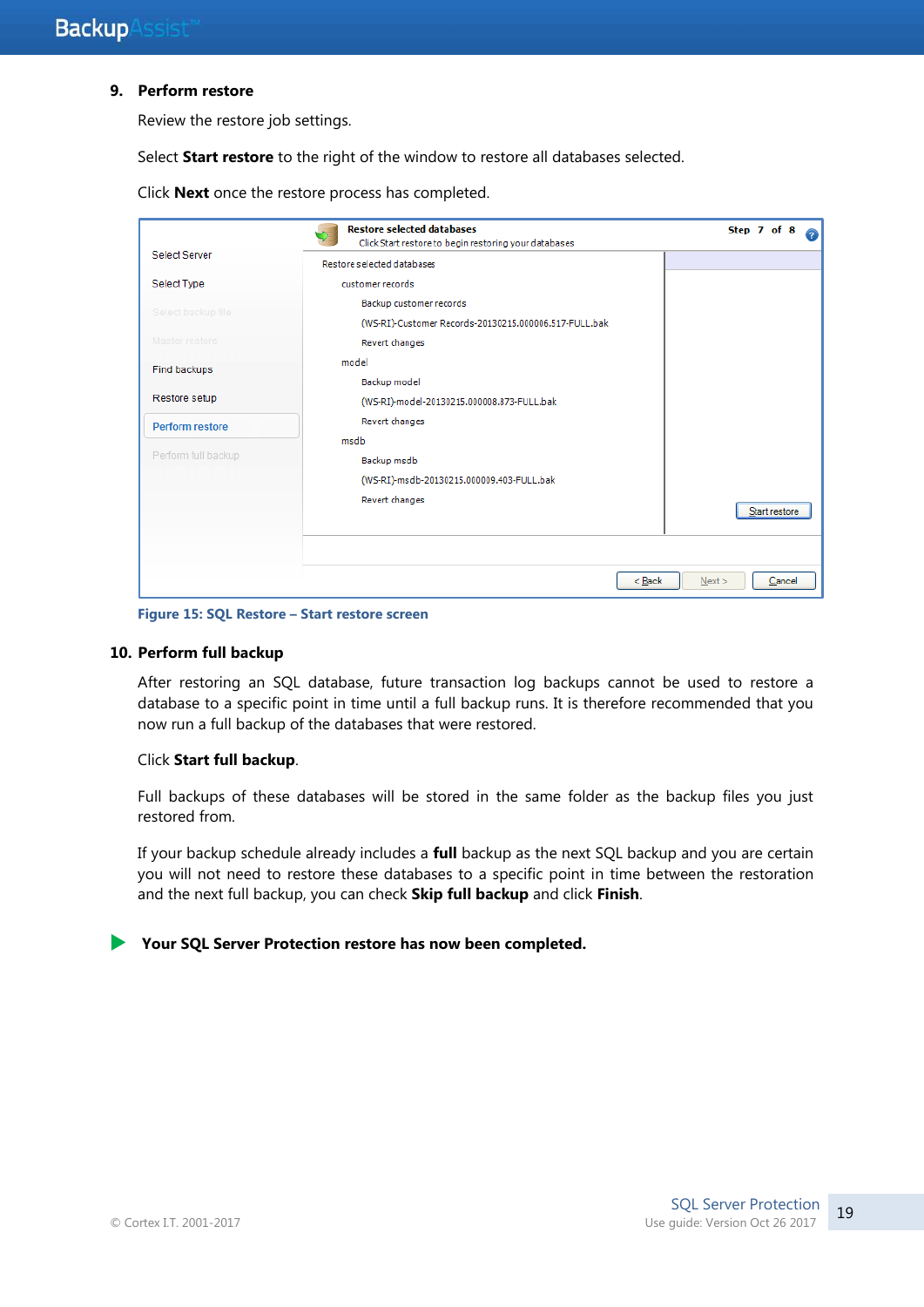### **Backup**Assist

## <span id="page-20-0"></span>8. SQL Server Protection backup management

Once you have created a backup job, you can modify the settings and access advanced configuration options using the *Manage* menu.

To access the backup management screen:

- 1. Select the BackupAssist, **Backup tab.**
- 2. Select **Manage** from the top menu. A list of all backup jobs will be displayed.
- 3. Select the backup job you want to modify, and select **Edit.**
- 4. Select the required configuration item on the left. Key configurations are described below.

To learn more about the backup management options, see the **Backup tab user quide.** 

## Manually running a backup job

All new and modified backup jobs should be manually run to ensure they work as intended.

- 1. Select the backup job, and select *Run.*
- *2.* You will be prompted to *Rerun a past backup* or to *Run a future backup now.*
- 3. When the backup job starts, the screen will change to the *Monitor* view.
- 4. Once the backup has been completed, select the *Report* button and review the results.

### SQL Servers

Use this screen to change the databases that have been selected for backup, and to remove and add SQL servers.

## **Scheduling**

Selecting *Scheduling* will display your **Scheduling options.** You can use this screen to change the default time and days of your scheme's daily backups. If you are running a transactional scheme, you can also modify the *Time between backups.* The default time is every 15 minutes.

**Select a new Schedule:** This will display the *Basic* and *Transactional* backup schemes that you chose from during the creation of your backup job. You can change the current scheme using this option.

- **Basic:** Runs a full daily backup of your SQL databases. A backup is run once per day at the time set in this screen.
- **Transactional:** Creates a full daily backup at the start of the day, and then runs transaction log backups at pre-defined intervals (minimum of every 5 min) throughout the day.

This provides the functionality of an incremental backup because SQL can use the transaction log to recover data. Each day's database backup is saved in the same location along with each transaction log.

For additional information on the *Scheduling* screen, please refer to the [Backup tab user guide.](http://www.backupassist.com/education/v9/backupassist/backup-tab-guide.html)